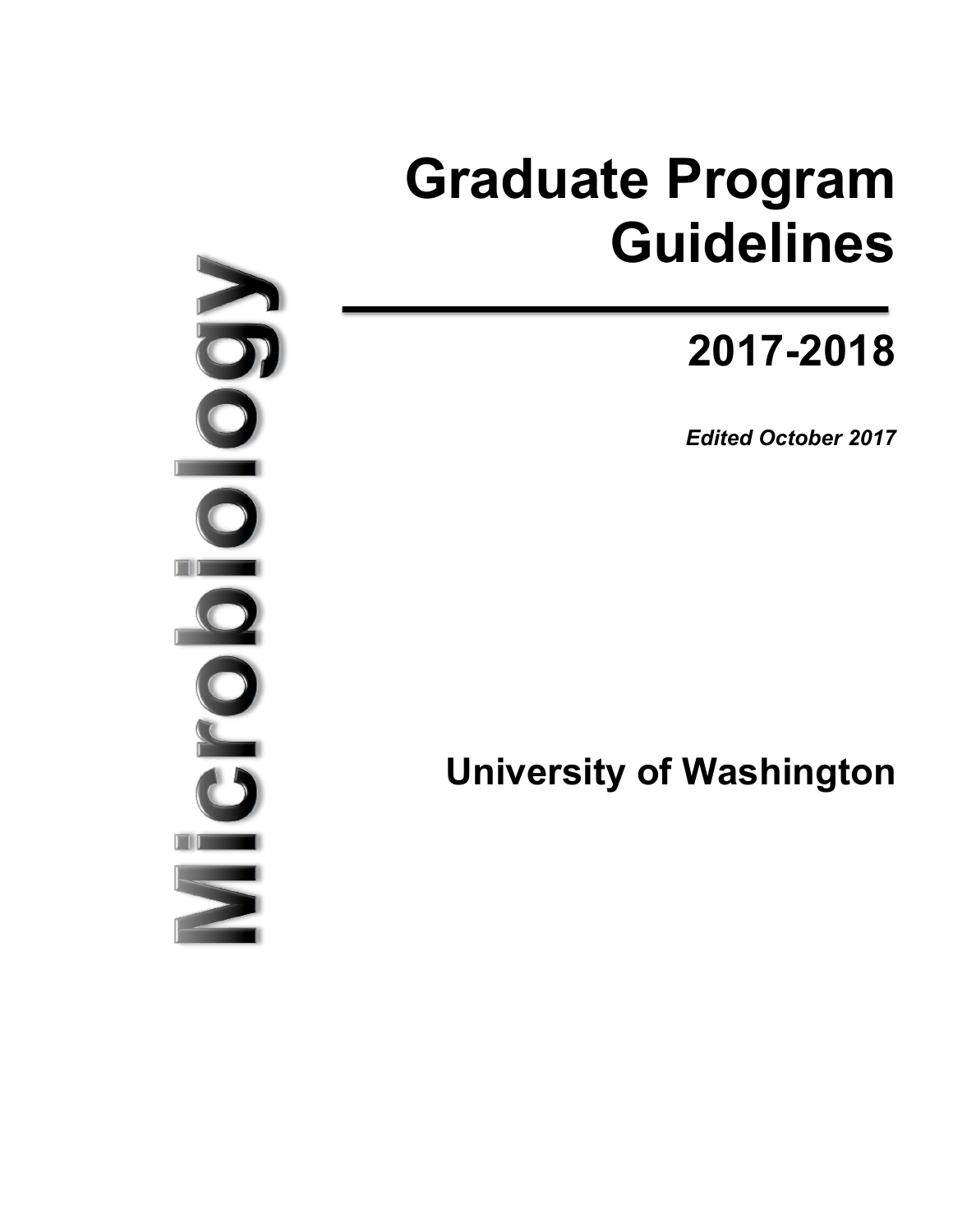# **Table of Contents**

| RESPONSIBILITIES OF GRADUATE POLICY AND ADVISING COMMITTEE                                                                                                        | 3                                |
|-------------------------------------------------------------------------------------------------------------------------------------------------------------------|----------------------------------|
| <b>INITIAL ADVISING AND WORKSHOPS</b>                                                                                                                             | 3                                |
| <b>LABORATORY ROTATIONS</b>                                                                                                                                       | 3                                |
| <b>CHOOSING LABORATORY ROTATIONS</b>                                                                                                                              | 4                                |
| <b>CHOOSING AN ADVISER</b>                                                                                                                                        | 4                                |
| <b>SUPPORT</b>                                                                                                                                                    | 5                                |
| <b>TEACHING</b>                                                                                                                                                   | 5                                |
| <b>SEMINARS</b>                                                                                                                                                   | 5                                |
| <b>TRAINING IN RESPONSIBLE CONDUCT OF RESEARCH</b>                                                                                                                | 6                                |
| <b>PH.D. SUPERVISORY COMMITTEE</b>                                                                                                                                | 6                                |
| <b>VACATION AND LEAVES OF ABSENCE</b>                                                                                                                             | 7                                |
| <b>INDIVIDUAL DEVELOPMENT PLAN (IDP)</b>                                                                                                                          | 7                                |
| GUIDELINES FOR PH.D. THESIS SUPERVISORY COMMITTEE MEETINGS<br><b>SECOND YEAR</b><br>THIRD YEAR<br><b>FOURTH AND FIFTH YEARS</b><br><b>SIXTH YEAR</b>              | 7<br>8<br>8<br>8<br>9            |
| <b>FORMAT FOR PH. D. THESIS</b>                                                                                                                                   | 9                                |
| <b>FINAL EXAM</b>                                                                                                                                                 | 10                               |
| <b>APPENDIX 1: TOPIC EXAM</b><br><b>PURPOSE</b><br><b>PROCEDURES</b><br><b>EVALUATION</b>                                                                         | 11<br>11<br>11<br>13             |
| <b>APPENDIX 2: GENERAL EXAM</b><br><b>PURPOSE</b><br>SCHEDULING<br>FORMAT OF THE WRITTEN RESEARCH PROPOSAL<br>FORMAT FOR THE ORAL EXAM<br><b>FINAL EVALUATION</b> | 14<br>14<br>14<br>14<br>14<br>15 |
| <b>APPENDIX 3: SUGGESTIONS FOR PREPARATION OF RESEARCH PROPOSALS FOR</b>                                                                                          | 16                               |
| <b>GENERAL EXAM (EXCERPTS FROM NIH GUIDELINES WITH MODIFICATIONS)</b><br>DEVELOPING THE HYPOTHESES<br><b>SPECIFIC AIMS</b><br><b>RESEARCH STRATEGY</b>            | 16<br>16<br>16<br>16             |
| <b>APPENDIX 4: ADVISER EVALUATION FORM FOR ORAL EXAM</b>                                                                                                          | 18                               |
| APPENDIX 5A: CREATING AN INDIVIDUAL DEVELOPMENT PLAN (SHORT FORM)                                                                                                 | 20                               |
| APPENDIX 5B: CREATING AN INDIVIDUAL DEVELOPMENT PLAN (LONG FORM)                                                                                                  | 23                               |
| APPENDIX 6: GUIDELINES FOR PREPARING THE THESIS AND FINAL EXAM                                                                                                    | 29                               |
| <b>APPENDIX 7: GENERAL GUIDELINES FOR A NON-THESIS MASTER'S DEGREE</b>                                                                                            | 30                               |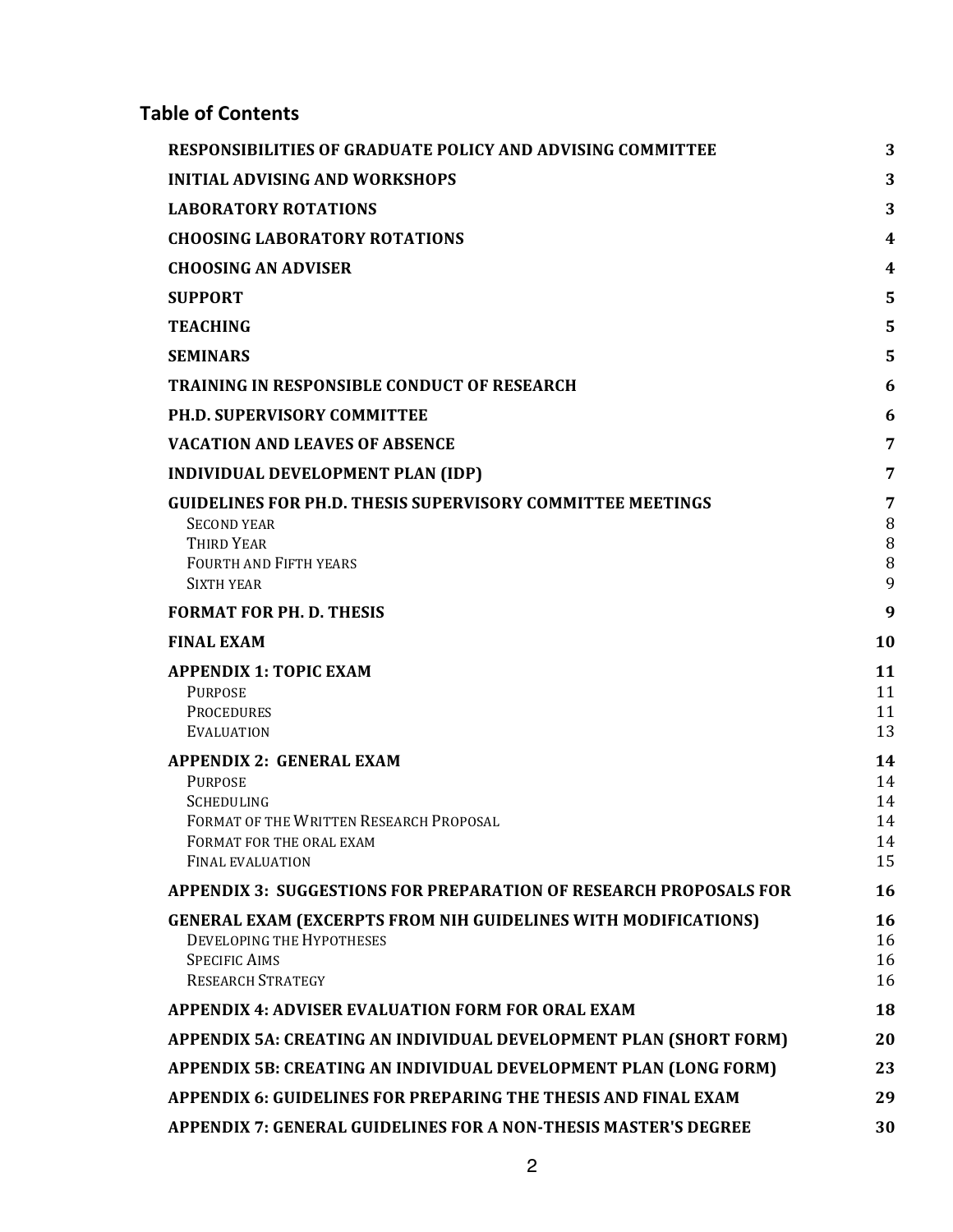#### Responsibilities of Graduate Policy and Advising Committee

The Graduate Policy and Advising Committee is chaired by the Departmental Graduate Program Coordinator and includes one or two additional faculty members. The Committee is responsible for reviewing and updating the graduate curriculum and these guidelines. During the course of a graduate student's career, the Committee provides advice and mentoring concerning prerequisites and coursework, lab rotations, exams, NSF fellowships and NIH training grants, low scholarship issues, and any areas of concern that might arise. The Chair of the Committee will preside over the rotation talks given by the first year students and oversee the annual graduate student review by the training faculty held in June of each year. See the table below for a summary of the advising schedule for each year of graduate school. Additional resources for graduate students can be found at the Graduate School website (http://www.grad.washington.edu/) and on the Microbiology Departmental Website (https://microbiology.washington.edu/)

| <b>Summary of Graduate Student Advising Schedule</b>                                                                                                                                                                                                                                                                   |                                                                                                                                                                                                                                       |                                                                                                                                                                                                                                                                      |                                                                                                                                   |  |
|------------------------------------------------------------------------------------------------------------------------------------------------------------------------------------------------------------------------------------------------------------------------------------------------------------------------|---------------------------------------------------------------------------------------------------------------------------------------------------------------------------------------------------------------------------------------|----------------------------------------------------------------------------------------------------------------------------------------------------------------------------------------------------------------------------------------------------------------------|-----------------------------------------------------------------------------------------------------------------------------------|--|
| <b>First year students</b>                                                                                                                                                                                                                                                                                             | <b>Second year students</b>                                                                                                                                                                                                           | Third year students                                                                                                                                                                                                                                                  | Fourth year +                                                                                                                     |  |
| Before beginning of Autumn<br>Quarter, group workshops<br>on choosing classes and<br>rotations. In the middle of<br>Autumn Quarter, attend<br>faculty-led workshop to<br>discuss how to prepare an<br>NSF fellowship or NIH<br>training grant application.<br>Individual course and<br>rotation advising as<br>needed. | Beginning of Autumn<br>Quarter, meet as a group<br>with Policy and Advising<br>Committee to discuss<br>procedures for choosing a<br>committee and selecting<br>a topic for the Topic<br>Qualifying Exam to be<br>completed by May 15. | Beginning of Autumn,<br>Quarter, meet as a group<br>with Policy and Advising<br>Committee to discuss the<br>format and procedures for<br>the written proposal and oral<br>exam components of the<br>general exam to be<br>completed by the end of<br>Winter Quarter. | Meet at least<br>annually with<br>Ph.D. thesis<br>committee to<br>review progress<br>and individual<br>development<br>plan (IDP). |  |

#### Initial Advising and Workshops

In the two weeks before classes start, first year students attend a series of required workshops (Microbiology orientation, Research Assistant (RA) workshop, teaching assistant (TA) orientation, safety seminar, etc.). The group of incoming students will also meet as a group with a faculty/student advising committee to discuss their course options for the upcoming year. See "Graduate Curriculum Requirements for the PhD" for requirements and recommended courses. Prior to this meeting, the students should review the course requirements and prepare a tentative plan. Registration for classes should be completed prior to the first day of classes. Courses may be added or dropped within the first week of the quarter without a financial penalty. Keep in mind the requirements of training grants for specific classes (see "Support" below for more information about training grants).

#### Laboratory Rotations

Graduate students rotate through three laboratories during their first year (four if they do an early rotation in the summer prior to the first year). It is important to note that participation in a rotation does not guarantee that there will be funding or space within the lab for thesis research. Each rotation lasts one quarter (registered as Microm 500). The primary purpose of the rotations is to acquaint the students with faculty members and their labs in order to provide a basis for choosing an adviser for their Ph.D. thesis research. At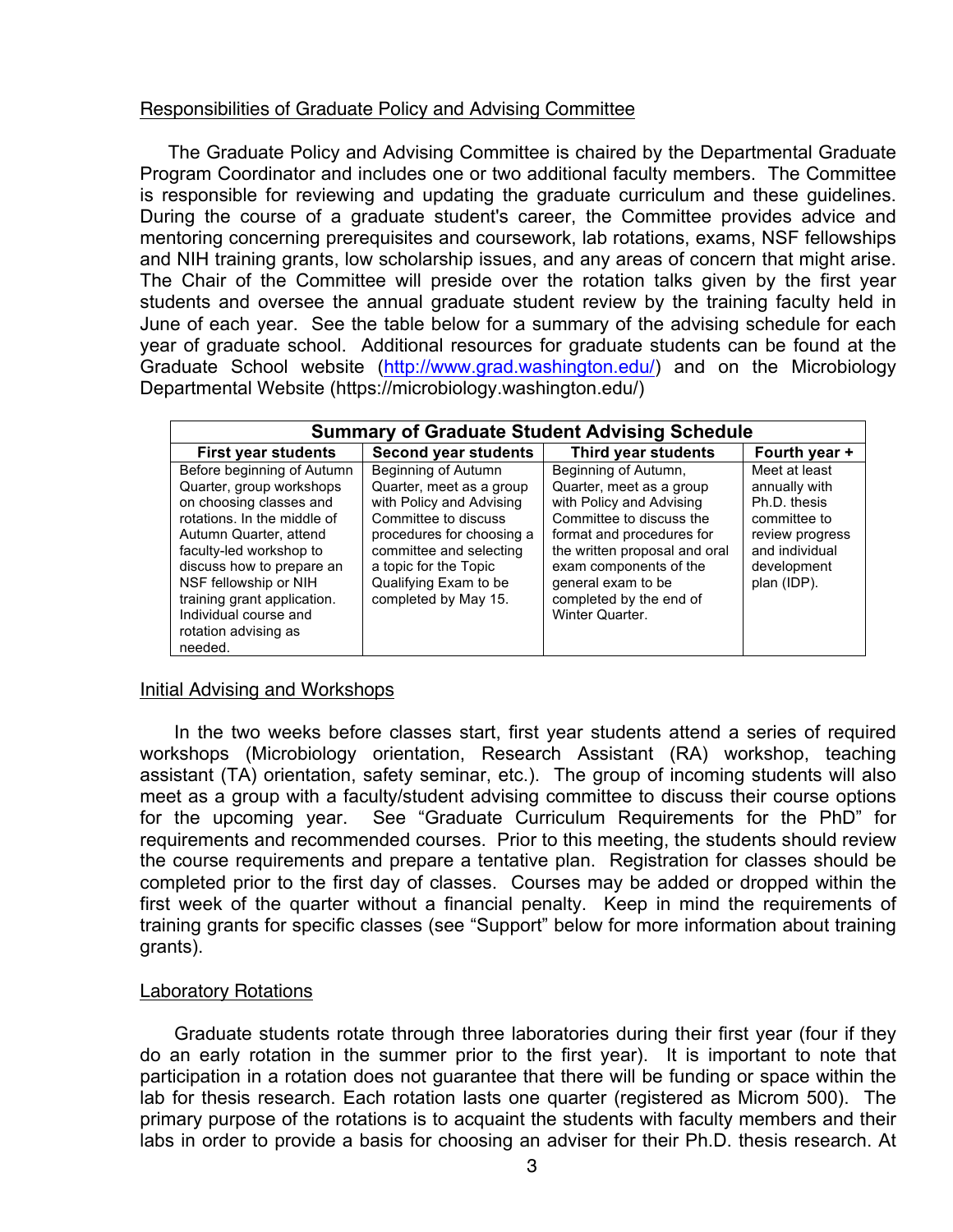the end of each rotation, the students will give a 15-minute rotation report to the Department in a mini-symposium during finals week. The faculty supervisor will write a brief evaluation of the student's performance during his/her rotation to be placed in the student's file. First year students are encouraged to meet individually with the Graduate Policy and Advising Committee as needed to discuss their academic progress, rotations, and future plans.

#### Choosing Laboratory Rotations

This is your opportunity to have three different laboratory experiences, and you will be expected to join one of the three laboratories that you rotate in for your thesis research. The first year is your time to explore. Feel free to contact faculty members with whom you are interested in rotating as soon as possible. You do not need to wait for orientation or the beginning of the academic year. There are several ways to help you make informed choices. First, you can read about faculty research interests on the Departmental Website (https://microbiology.washington.edu/faculty/teaching). All of the faculty who are approved to take Microbiology Graduate students are listed under "Graduate Teaching Faculty" on this site. Some of the faculty have indicated specific quarters that are open for rotations here: https://microbiology.washington.edu/grad/lab-rotations. Second, the Department holds a research retreat prior to the beginning of Autumn Quarter. This event is both a forum for faculty and members of their groups to discuss recent research developments and an opportunity for you to interact with faculty in whose labs you are interested in rotating. Third, a series of bi-weekly meetings (Microm 599) will be set up during Autumn Quarter at which the first year students will hear research presentations by faculty members (two per meeting). These meetings are designed to provide an overview of the research projects in each lab and will provide a basis for making rotation decisions for the Winter and Spring Quarters. Fourth, you should contact current students (see https://microbiology.washington.edu/grad/students) who have joined laboratories in which you are interested. Many of our faculty are also part of the MCB program (http://depts.washington.edu/mcb/), and MCB students are another source of perspective.

#### Choosing an Adviser

The choice of a thesis adviser is obviously an important one and is worthy of considerable care and thought both during and after the rotations. A guide to obtaining good mentoring as a graduate student is available online from the Graduate School (http://grad.uw.edu/for-students-and-post-docs/core-programs/mentoring/mentoring-guidesfor-students/). It should be emphasized that the selection of an adviser depends on numerous factors and is not a unilateral decision on either the student's or faculty member's part. The first year students should plan to discuss thesis research opportunities and available funding with those faculty members with whom they rotate and who are doing work in their areas of interest. Students should meet with potential faculty thesis advisers on several occasions to explore the kind of research projects available and to get a sense for the way the faculty member approaches research problems and mentoring. First year students should plan to **choose their thesis adviser in the last three weeks of Spring quarter**. Although the possibility of joining the lab should be discussed during each rotation, no commitments are to be made by either the students or the faculty before this time. In exceptional circumstances, a student might choose to rotate a fourth time in the summer following the first year.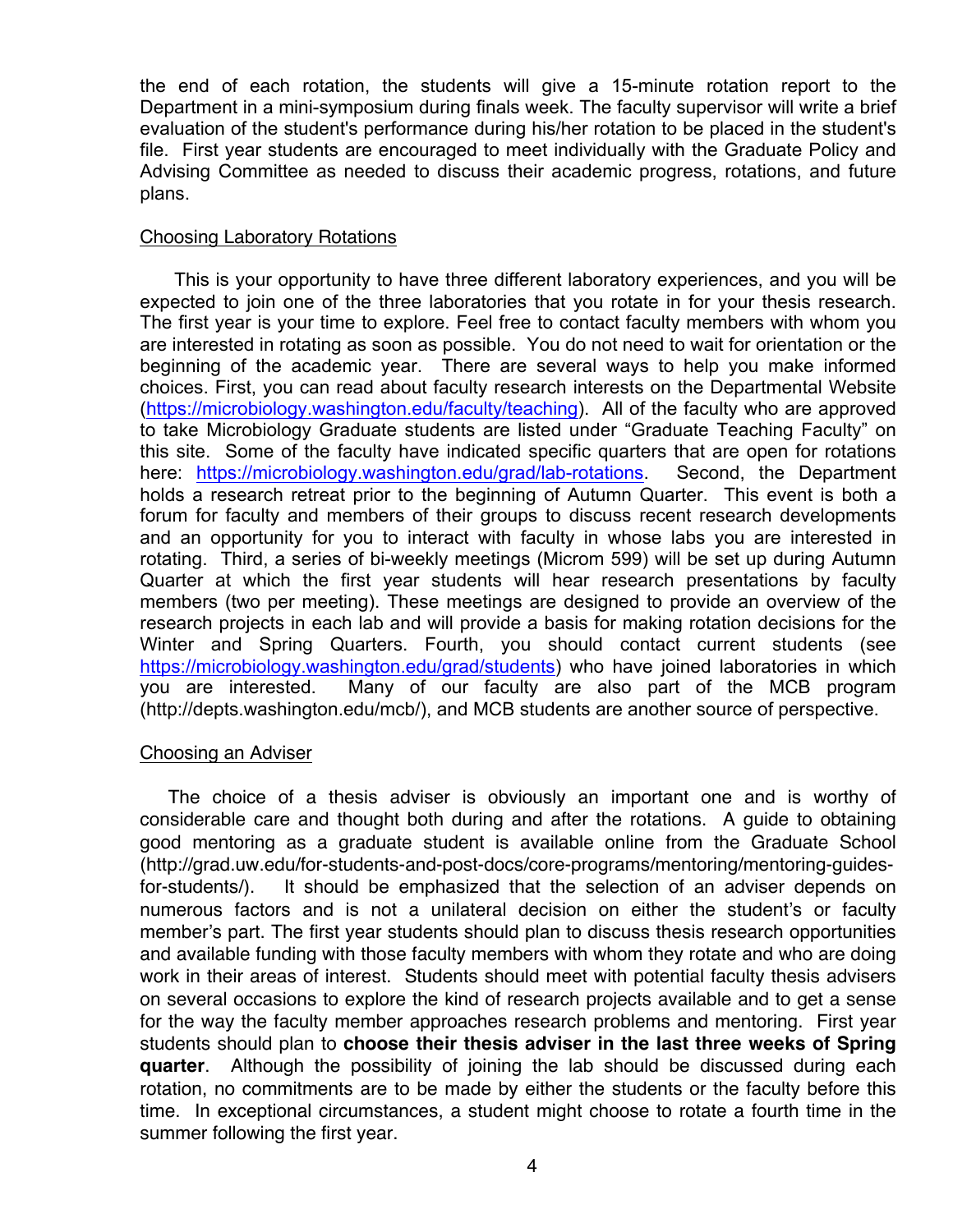#### Support

Most graduate students are supported from Departmental funds as Research Assistants (RAs) in their first year. In their first or second year, all eligible students should apply for an NSF fellowship. Note that recent changes to NSF Fellowship rules allow only one application from a graduate student to be submitted in either the first or second year of graduate school. In the Spring Quarter of the second year, eligible students are strongly encouraged to apply for a position on the Cell and Molecular Biology (CMB) training grant (http://depts.washington.edu/mcb/training-grant). Note that first year students are eligible to apply if they are members of an Under-Represented Minority (URM) in the sciences. Additional training grants are listed here (http://blogs.uw.edu/tgrants/graduate-students/) and solicit applications via email to faculty and students, often in the spring. Other opportunities for funding include NIH Individual Graduate Fellowships (F31) and support from foundations. A partial listing of organizations that fund microbiology research is here (https://microbiology.washington.edu/research/resources-researchers).

After the first year, all students are supported either as an RA on their adviser's research grant, as a trainee on a training grant, or as an NSF fellow. If a training grant or fellowship stipend provides a lower salary than the designated Departmental RA rate, the stipend will be supplemented to the standard RA rate from research grants. In some cases, students benefit from fellowship and training grant stipends that exceed the Departmental RA rate.

Subject to the availability of funds and continued satisfactory progress in the program, Ph.D. students can expect financial support from Departmental resources for a period of up to six years. After six years, students may be supported from research grants at their adviser's discretion.

All graduate students are eligible for the Graduate Appointee Insurance Program, which provides medical, dental, and vision coverage. Enrollment is in September (http://hr.uw.edu/benefits/health-insurance/graduate-appointees-health-insurance/).

#### Teaching

Developing good teaching skills is an important part of graduate training. All students are required to TA two laboratory courses in Microbiology. Generally, students teach in the Spring Quarter of their first year and one quarter in their second year, but other arrangements are possible so long as the two-quarter teaching requirement is met by the end of the second year. The Lecturer or other faculty member responsible for the laboratory course will prepare a written evaluation of the student's teaching performance to be placed in the student's file. Besides the two-quarter laboratory teaching requirement, all students are required to present at least two lectures in an undergraduate course, preferably in their third or fourth years. Arrangements for giving these lectures can be made by contacting individual course directors. For example, this requirement can be fulfilled by presenting lectures in the undergraduate methods course (e.g. Microm 431, see Mark Chandler). See (https://microbiology.washington.edu/undergrad/major-courserequirements) for a list of undergraduate Microbiology courses.

#### **Seminars**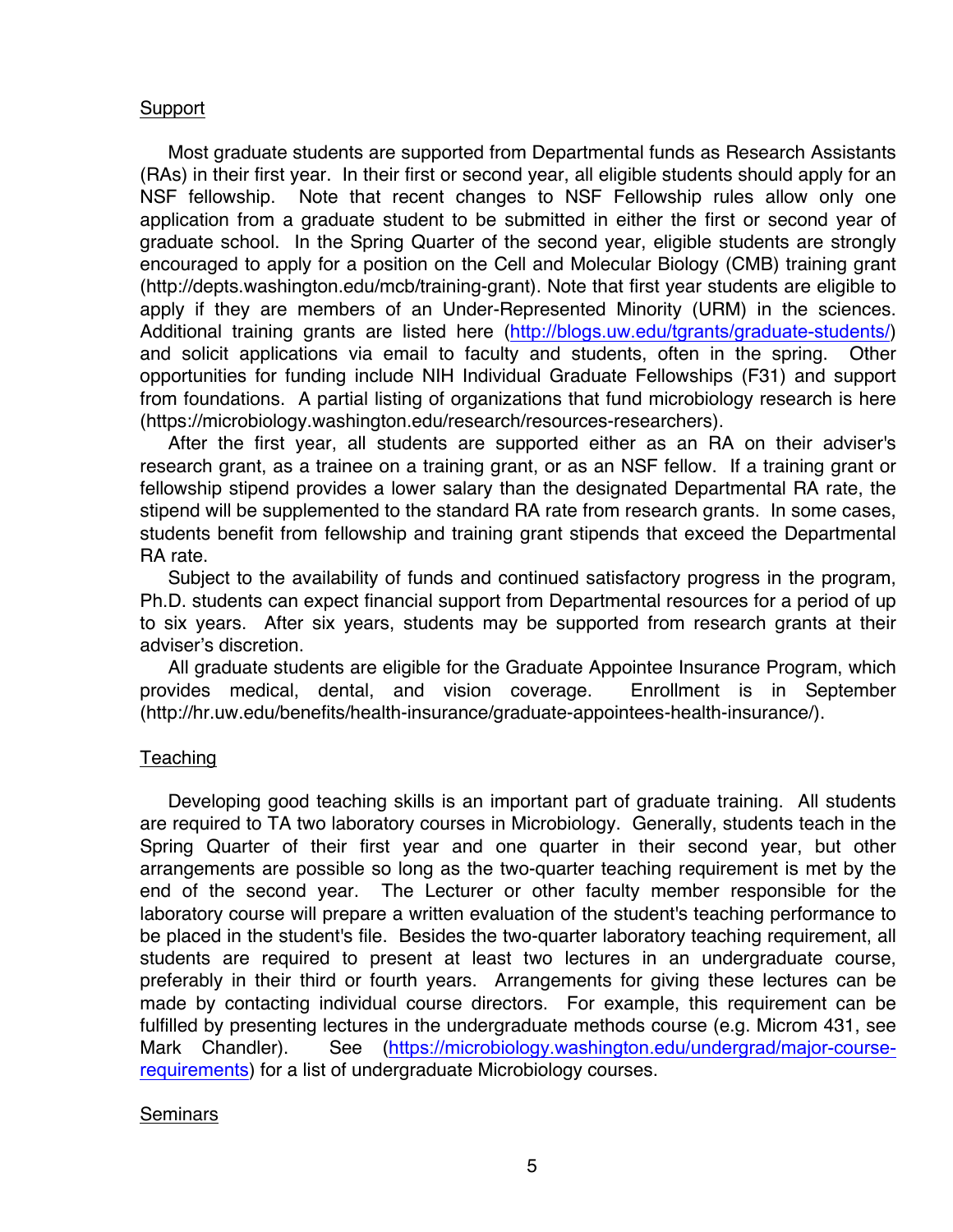All graduate students are required to sign up for and attend Journal Club (Microm 522) and the Departmental seminars on Tuesdays at 4:00 (Microm 520) throughout the entirety of their graduate education. Journal club provides the opportunity to practice oral scientific presentations and get feedback from faculty members. Additionally, journal club helps build critical analytical skills that assist in evaluating written literature. Students at FHCRC or Rosen may choose to attend seminars at either the UW or FHCRC to fulfill the seminar requirement. Graduate students are not scheduled to present papers or data at Journal Club until their second year but should begin attending Journal Club in their first year.

#### Training in Responsible Conduct of Research

All graduate students are required to be instructed in the responsible conduct of research (bioethics). This requirement can be fulfilled either by taking the "Ethics 101" course administered by the Biochemistry Department in the Winter Quarter of their first or second year (register for BIOC 533) or by attending 5 lectures and 3 small group discussions in the Biomedical Research Integrity (BRI) series offered annually in the summer by the Department of Bioethics and Humanities (http://depts.washington.edu/uwbri/front). For those students who are awarded a position on the CMB training grant, ONLY the BRI series meets the bioethics requirement for the training grant. However, this requirement can be filled if the BRI courses are taken before the student is funded by the training grant. Other training grants may accept either course at the discretion of the PI or steering committee of the grant.

#### Ph.D. Supervisory Committee

A well-balanced committee is of tremendous benefit to the students and their advisers. By the end of Autumn Quarter of the second year, a five person Ph.D. Supervisory Committee is appointed as follows:

- 1) Chair (Adviser) must be Microbiology Graduate Teaching Faculty\*
- 2) Member Microbiology Graduate Teaching Faculty\*
- 3) Member Microbiology Graduate Teaching Faculty\*
- 4) Member Microbiology Graduate Teaching Faculty or Faculty member outside of the department
- 5) Graduate School Representative (GSR) cannot have a Primary, Joint, or Affiliate appointment in the Microbiology Department but can have an Adjunct Appointment (http://grad.uw.edu/policies-procedures/doctoral-degree-policies/graduate-schoolrepresentative-gsr-eligibility/)

\*At least one, and preferably two, members of the committee (including the Adviser) must be Primary or Joint members of the Department of Microbiology (see Departmental website for a list of these faculty members).

The composition of the committee, including a recommendation for the GSR, is determined by the student and her/his adviser with final approval by the Graduate Policy and Advising Committee. The student should forward his/her suggestions for the composition of the Supervisory Committee to the chair of the Graduate Policy and Advising Committee by the end of Autumn Quarter of the second year.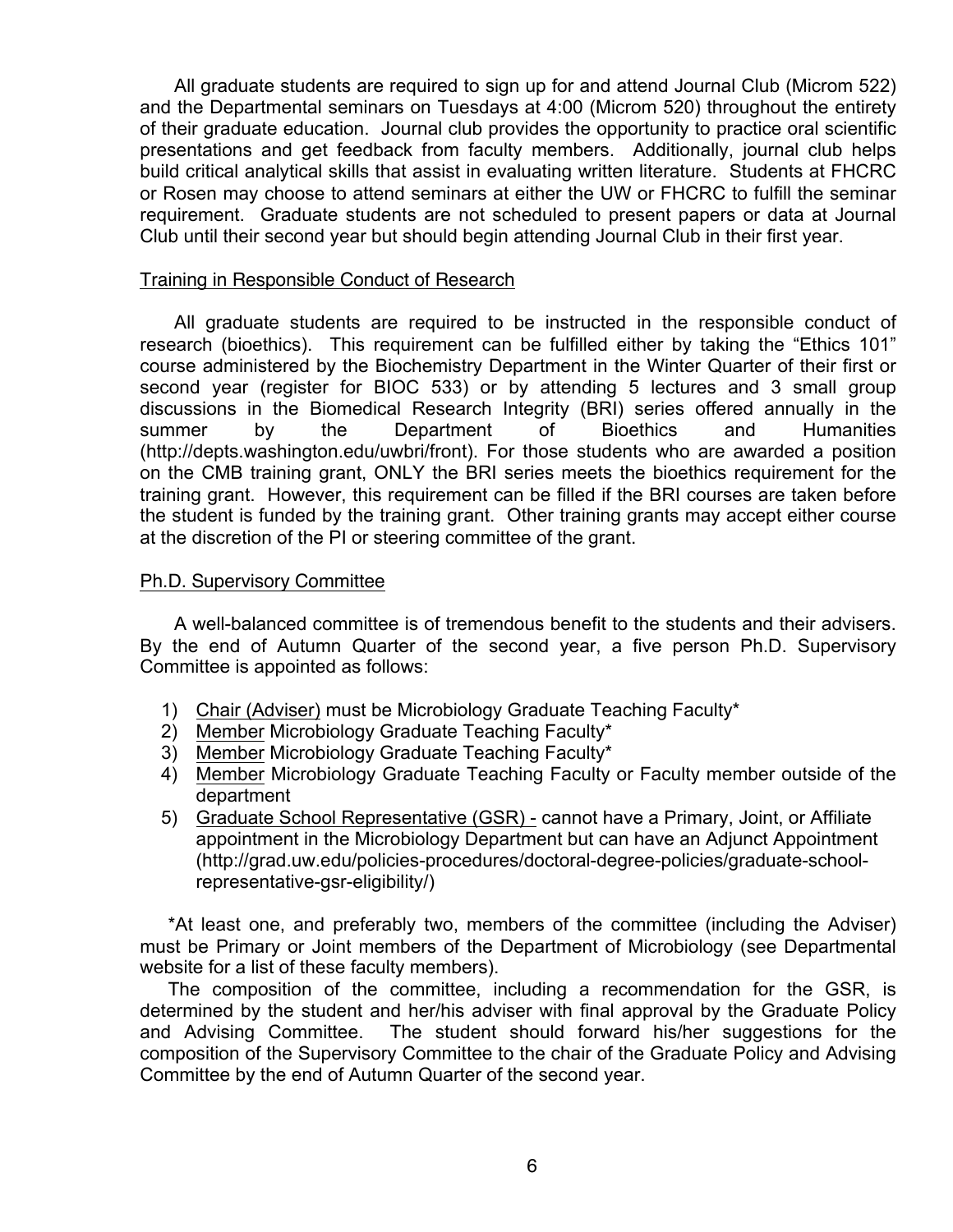#### Vacation and Leaves of Absence

The Microbiology Department adheres to the policies stated in the UW/UAW Union contract (http://hr.uw.edu/labor/unions/uaw/contract?redirect=contract/preamble.html). Graduate students are entitled to four weeks (20 business days) of vacation during a 12 month academic period. "Vacation time off shall be taken during academic quarter breaks or as otherwise mutually agreed to by the ASE (student) and his/her supervisor" (Article 31 of contract). Importantly, students should discuss their vacation plans with their advisers well in advance of the proposed time off.

Article 16 of the Union contract spells out the policies for leaves resulting from personal illness or disability, or for the care of a family member or childbirth. In brief, students are entitled to paid leave for illnesses of 7 days per 12-month academic year and unpaid leave for up to 12 weeks for illness or childbirth.

Under unusual circumstances, a student who is in good academic standing and making normal progress in research may apply for an unpaid leave of absence from graduate school for up to a year, subject to approval by the student's mentor and the Graduate Program Coordinator. The student may re-enroll in the program at any time during the leave period. It should be understood that during such an absence, other members of the lab may continue the student's research and upon returning, the student will likely have to redefine her/his research project.

#### Individual Development Plan (IDP)

An IDP is a self-assessment that will help trainees define and pursue their short- and long-term career goals. The Department of Microbiology requires that all students complete an IDP, in consultation with their thesis adviser, and discuss the IDP annually with their Ph.D. Supervisory Committee. This requirement is for two reasons: First, NIH now requires that all graduate students and postdoctoral fellows supported on an NIH grant complete an IDP, which will be a required part of Progress Reports. Second, we want to ensure that our students have thought about their future plans and receive training and have access to resources that will prepare them for diverse career paths. There is no required format for the IDP, although a suggested Long Form and Short Form IDP are attached as guides (see Appendices 5A and 5B). Once the annual IDP has been completed, a copy should be forwarded to the Graduate Student Adviser for inclusion in the student's file. The IDP should also be sent to the Ph.D. Supervisory Committee with other written materials before each meeting.

#### Guidelines for Ph.D. Thesis Supervisory Committee Meetings

Research by its very nature is not always predictable and cannot be rigidly programmed. In addition, it is not always possible to anticipate potential problems at the outset. Under normal circumstances, a student will complete all of the requirements for the Ph.D. degree in 5-6 years. Below is a general series of guidelines to provide both students and faculty with a set of benchmarks against which student progress can be measured: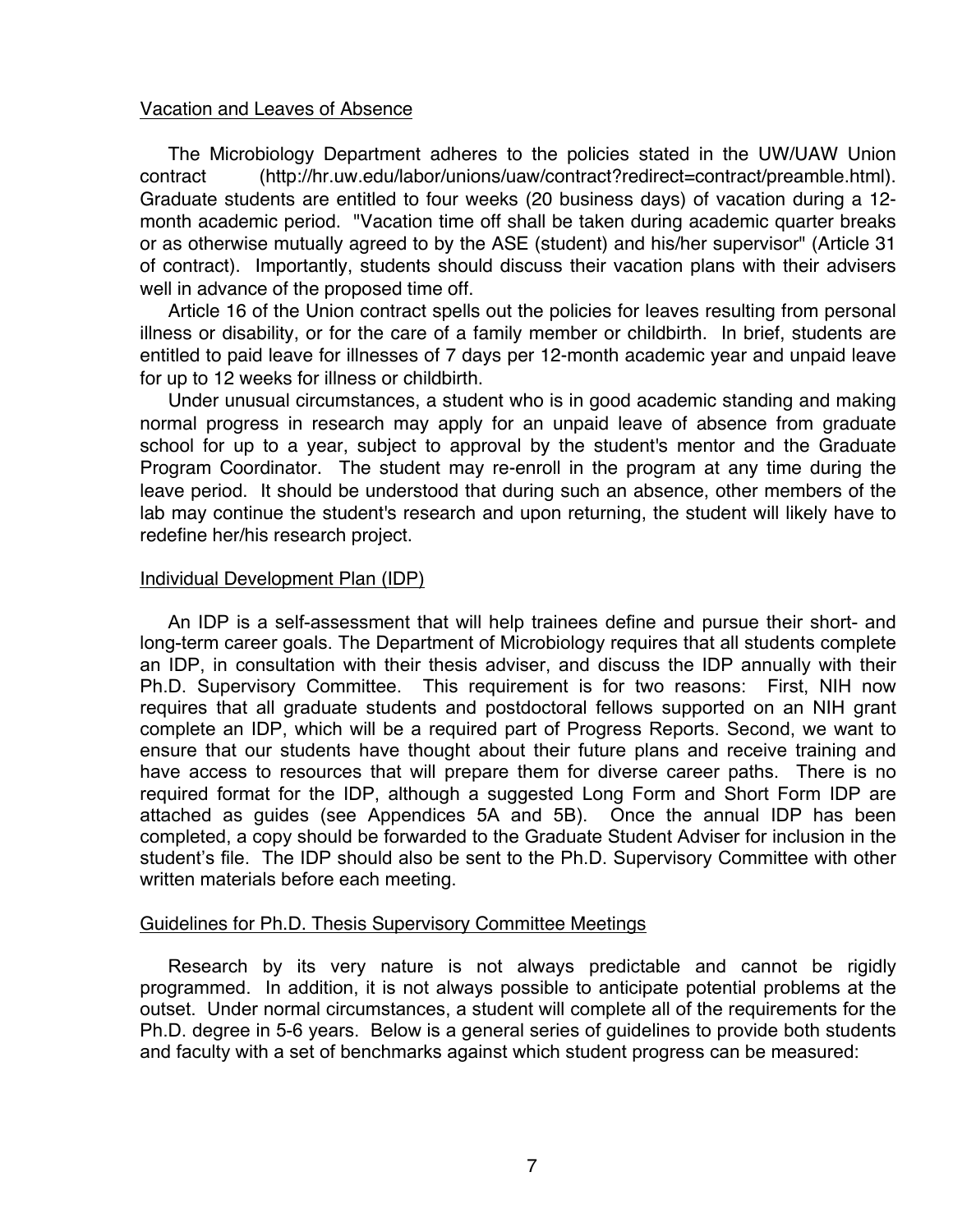#### **Second year**

- **Last Day of Autumn Quarter (mid-December) –** deadline for submitting suggestions for the composition of the Ph.D. Supervisory Committee to the chair of the Graduate Policy and Advising Committee
- **January 31** deadline for scheduling a date and time for the Topic Exam with the Ph.D. Supervisory Committee. The exam must take place on or before May 15. Doodle (doodle.com) polls or similar services facilitate scheduling. The agreed upon exam date should be communicated to the chair of the Graduate Policy and Advising Committee as soon as it is confirmed.
- **6 weeks prior to the Topic Exam** deadline to submit Topic Exam proposals to the chair of the Graduate Policy and Advising Committee (see Appendix 1 below).

**May 15 –** deadline for completion of the Topic Exam. See Appendix 1 for format.

#### **Third Year**

- **Last Day of Autumn Quarter (mid-December) –** deadline for scheduling a meeting for the General Exam. Doodle (doodle.com) polls or similar services facilitate scheduling. The student must enter the date, time, and location of the exam on MyGrad (https://grad.uw.edu/for-students-and-post-docs/mygrad-program/) under "Schedule a doctoral general or final exam". Once this is completed, inform the Graduate Program Adviser so that the Department can officially approve the date.
- **Last Day of Winter Quarter (mid-March)** deadline for completion of the General Exam. See Appendices 2 and 3 for format.

#### **Fourth and Fifth years**

At least one meeting with the Ph.D. Supervisory Committee is required in every academic year in graduate school beginning in Year 2. This requirement is fulfilled in Year 2 by the meeting for the Topics Exam and in Year 3 by the meeting for the General Exam. In Year 4 and subsequent years, the time of year in which the meeting occurs is at the discretion of the student and the adviser. The adviser and at least three additional members of the committee should be present. The GSR is not required to attend though should be invited. It is the responsibility of both the student and adviser to see that the annual meetings are scheduled. Note that depending on progress, more than one meeting per year may be suggested by the Ph.D. Supervisory Committee.

One week prior to each meeting, the student will provide the committee with a 2-3 page written progress report and a copy of their most recent IDP. This concise report should include progress since the previous meeting, news of publications or anticipated timelines for publications, and a summary of plans for the next year. Students will receive much better guidance if the committee is aware of what will be presented at the meeting in advance.

The IDP will be discussed briefly at the beginning of each committee meeting. At the end of the meeting, the committee should meet briefly with the student while the adviser is out of the room to provide an opportunity for the student to convey any confidential concerns pertaining to mentoring. Similarly, the committee should meet briefly with the adviser while the student is out of the room to inform the committee of any concerns. Any problems with progress towards completion of the thesis research should be addressed during these annual meetings. If progress is marginal, the committee should spell out what must be accomplished over a defined time frame for the student to avoid probation (possibly followed by final probation) and/or dismissal with a Master's degree.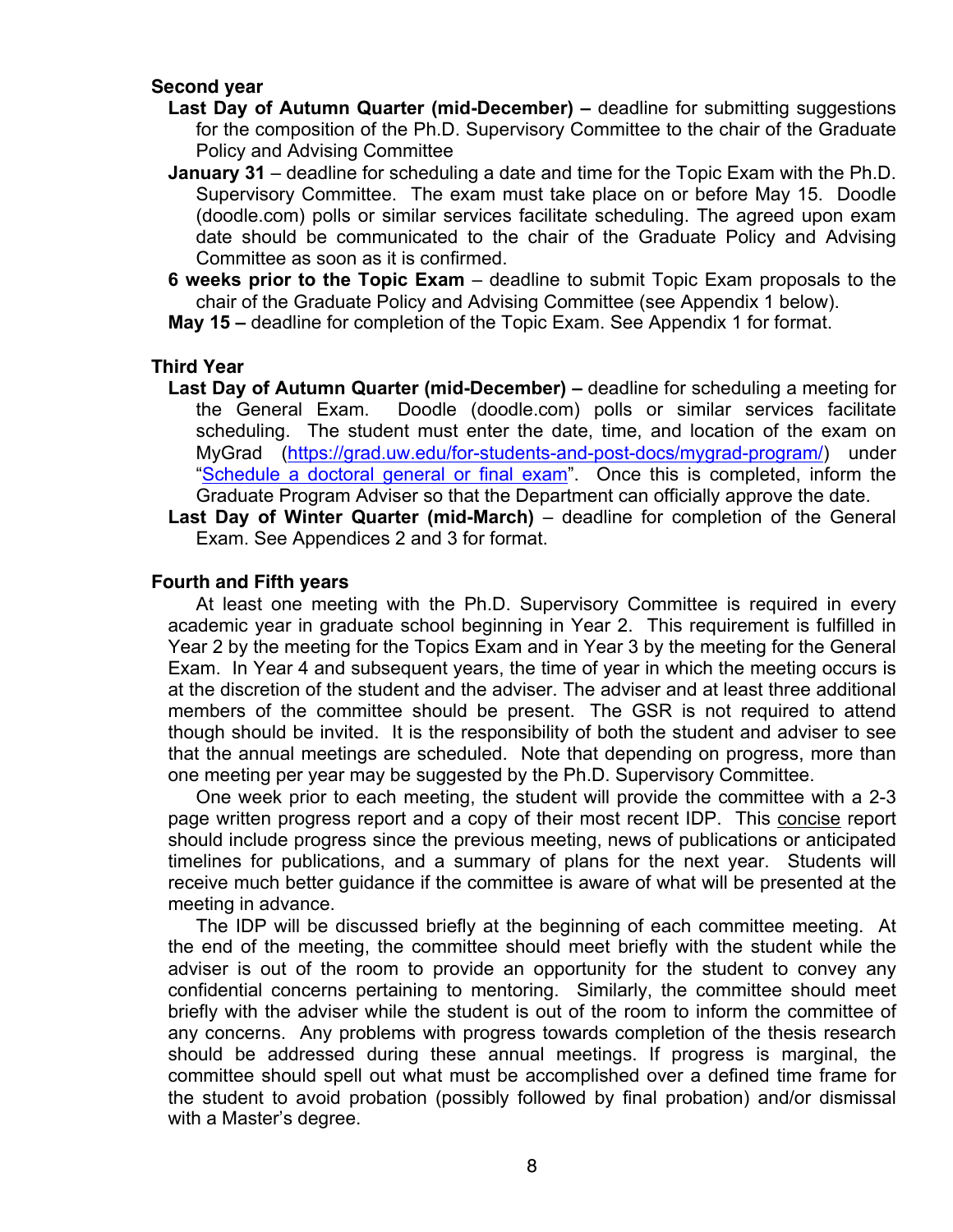If the student plans to finish in 3-6 months following a committee meeting, he/she should also provide an outline of the proposed thesis and seek approval from the committee to begin writing the thesis. The timeline for completion of the thesis and for the Final Exam (thesis defense) should be presented. Approval of the committee is required prior to the writing of the thesis. If additional experiments are deemed necessary by the committee, this is the time to inform the student, not at the end of the Final Exam. Although the expectation is that a student's thesis research will be published in 2-3 (or more) peer-reviewed papers, the formal requirement of the Microbiology graduate program is that the student be the first author on at least one paper that is published (or in press) in a refereed journal. See Appendix 6 and below for procedures related to the Final Exam and preparation of the thesis.

After each committee meeting, the adviser will prepare a short report that is distributed to the members of the committee and the student, and a copy is placed in the student's file. It is very important to discuss any problems that have been identified in the report. Unsatisfactory progress may result in the student being placed on probation, which is reported to the Graduate School. If this occurs, the student will receive a letter that clearly defines the expectations of the advisor and the Ph.D. Supervisory Committee. If these expectations are not met after one quarter, probation may be extended, or the student may be placed on final probation. A student on final probation for one quarter who fails to meet the expectations of the advisor and committee will be dismissed.

#### **Sixth year**

If the student is still not finished at this point, the Ph.D. Supervisory Committee will consider two alternatives:

- a. The student should provide a firm date for the defense and provide a final thesis outline. Unless there are extenuating circumstances, laboratory research should be completed by the end of the summer quarter of the  $6<sup>th</sup>$  year.
- b. In the event that research progress has not been satisfactory, the supervisory committee can place the student on final probation or immediately dismiss the student with a Master's degree (see Appendix 7).

#### Format for Ph. D. Thesis

As outlined above, a proposed outline of the thesis must be reviewed and approved by the Ph.D. Supervisory Committee prior to the beginning of writing. The typical Ph.D. thesis is organized into the following chapters: Introduction (overview of the field and rationale for the thesis research), Materials and Methods, one or more Results chapters (each with its own brief introduction, results, and discussion sections), and a Future Directions chapter. If any of the thesis research has been published, the papers can be reformatted as is, for inclusion in the thesis. Whether the Materials and Methods for several "papers" are collected into one chapter or left in each "paper" chapter is a matter of personal choice, but often it is desirable to place all of the methodological information in one chapter to avoid excess redundancy. **In the event that a published paper contains work carried out by another researcher, only the experiments done by the student should be included in the thesis.** For continuity, a summary of related work done by others may be included with proper citations.

See Graduate School guidelines and Appendix 6 for the proper format of the Electronic Thesis or Dissertation (http://grad.uw.edu/for-students-and-post-docs/thesisdissertation/). The format of the front matter is specified. The remainder of the thesis should be prepared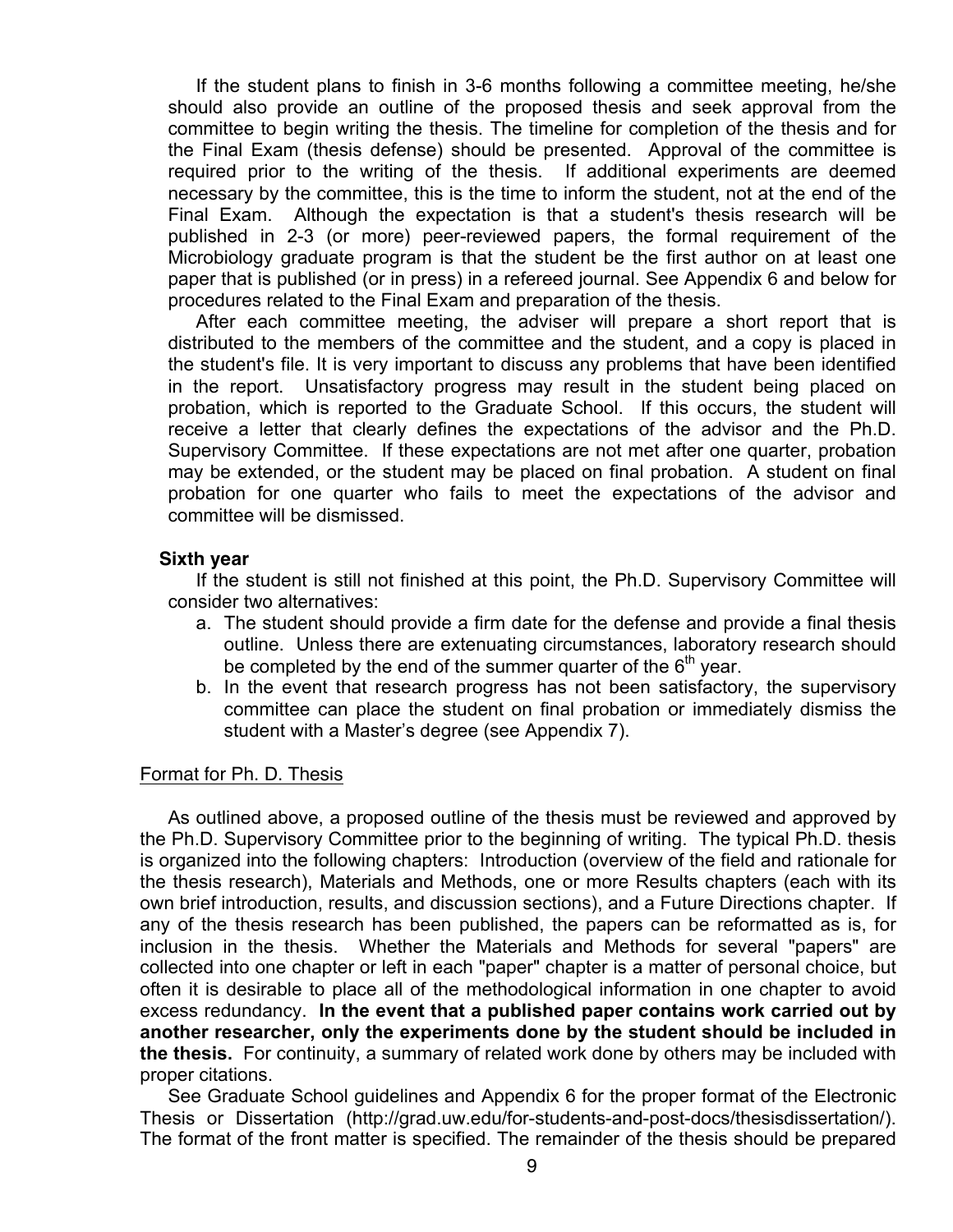with one-inch margins using Arial 11 font. Figures should prepared in the same way as for journal publication and be included in the text near the point where they are cited and with an accompanying figure legend. Figures can be presented singly on a separate page or embedded within the text but if included within the text the size should be adjusted so that the data are clearly visible. During the preparation of the thesis and prior to final submission, the student's adviser should be consulted concerning overall style and presentation. The adviser's signature on the submitted copy affirms that she/he not only approves the content, but also the style of the thesis.

#### Final Exam

For the Final Exam (thesis defense), the student presents a public seminar on her/his Ph.D. thesis research. The student's adviser, the GSR, and at least two additional members of the Ph.D. Supervisory Committee must be present at the Final Exam. At the end of the seminar, the Ph.D. Supervisory Committee and the public are invited to ask questions. It is the prerogative of the Committee whether or not they continue to question the student in private. After the Final Exam, the student submits the completed thesis to the Graduate School. See Appendix 6 for more information.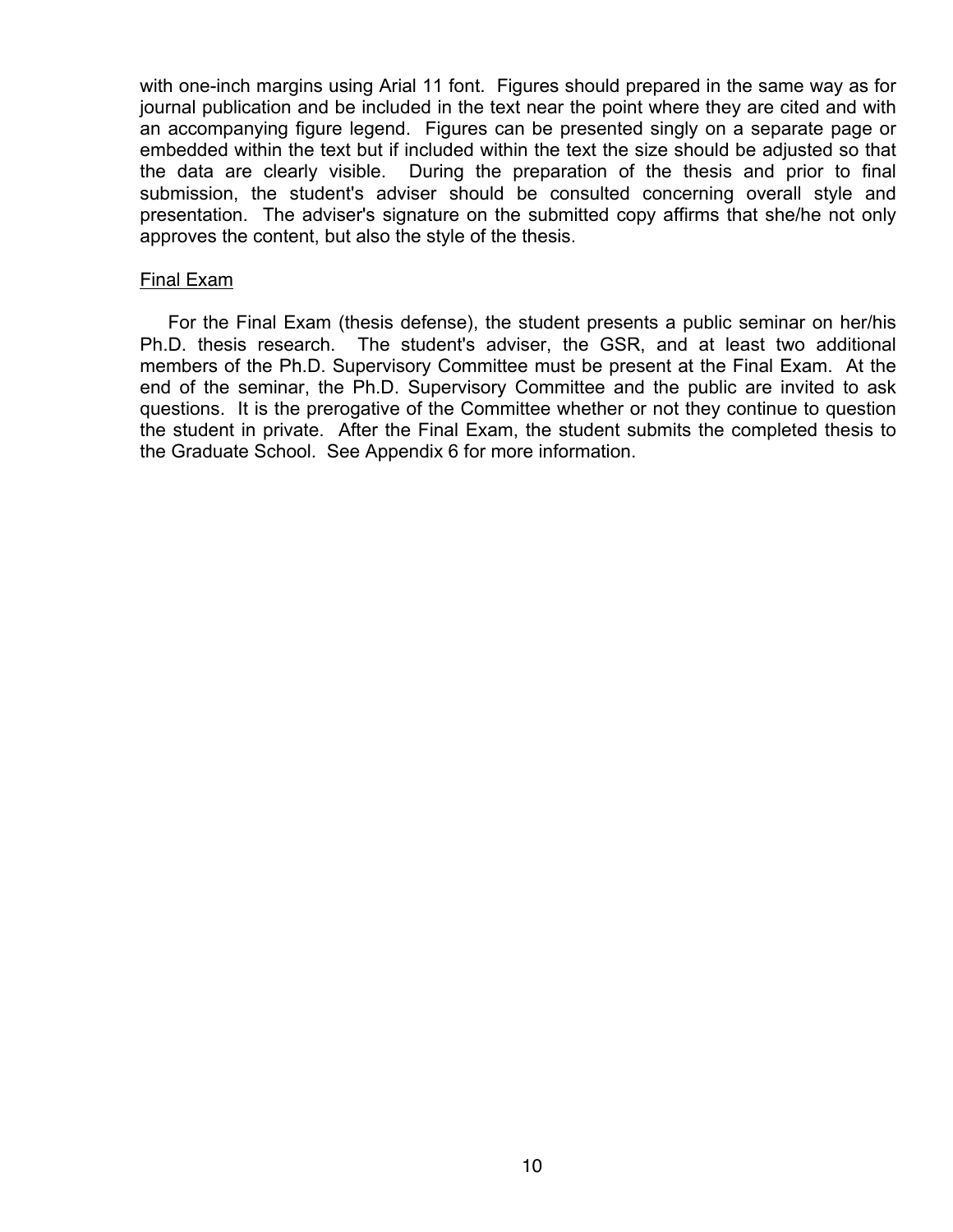#### **Purpose**

The objectives of the Topic Qualifying Exam are for the student (i) to gain an understanding of a topic area distinct from his or her thesis research, (ii) to present a critical written review of previous work and devise a logical plan for future research directions in the topic area, and (iii) to effectively present the topic and respond to questions in an oral setting. Additional benefits include an introduction to the student of how the Ph.D. Supervisory Committee functions as a group and a chance for the Committee to identify areas of concern that can be improved for the general exam.

#### **Procedures**

In preparation for the topic exam in Spring Quarter, second year students should form their Ph.D. Supervisory Committee by the last day of Autumn Quarter. Once the committee composition is approved, the student is encouraged to contact the committee to schedule a date and time for the Topics Exam. **Scheduling must be complete by January 31**, and the agreed upon exam date should be communicated to the chair of the Graduate Policy and Advising Committee as soon as it is confirmed. The exam must take place on or before May 15. Exceptions to this deadline are dependent upon petitioning the Graduate Policy and Advising Committee jointly by the student and adviser no later than January 31 and are at the discretion of the committee. The following deadlines are relative to the actual exam date for each student:

**1) Six weeks prior to the exam date:** Deadline to submit two topic proposals to the chair of the Graduate Policy and Advising Committee. For each proposed topic provide: 1) a title, 2) a paragraph briefly outlining the subject of the proposed topic, 3) a sentence or two to identify the gap in knowledge that you propose to address and the methodology that you will use, and 4) two or three recent references that serve as the basis for the topic to be explored. In addition, please describe your thesis project in a short paragraph, so that we can judge how different your proposal will be both in subject and approach from your thesis work.

**What constitutes an acceptable Topic?** Since one of the goals of this exercise is for you to explore and learn about an "off topic" area outside of the expertise of your lab and the focus of your thesis project, you should consider other areas of microbiology that you find intriguing. But, "off topic" need not be completely far afield. Virology students can still propose papers on viruses, and bacteriology students can still propose papers on bacteria. However, pick a different organism and a different aspect of the biology of the organism than is the focus of your thesis research. In many cases, this experience will stimulate interest in a field that you may continue to follow or in which you may work in the future. You may also learn about techniques or approaches in another field that will bring a fresh perspective to your thesis work.

 *How long should you spend looking for Topics?* You can be thinking about ideas for this exercise throughout your rotations and coursework in your first year and in the beginning of your second year. A significant amount of time dedicated exclusively to looking for topics is unwarranted. Although the goal is for you to come up with the proposal topic yourself, seek advice from your thesis adviser and peers when vetting topics to make sure that the area is distinct from your thesis work and that what you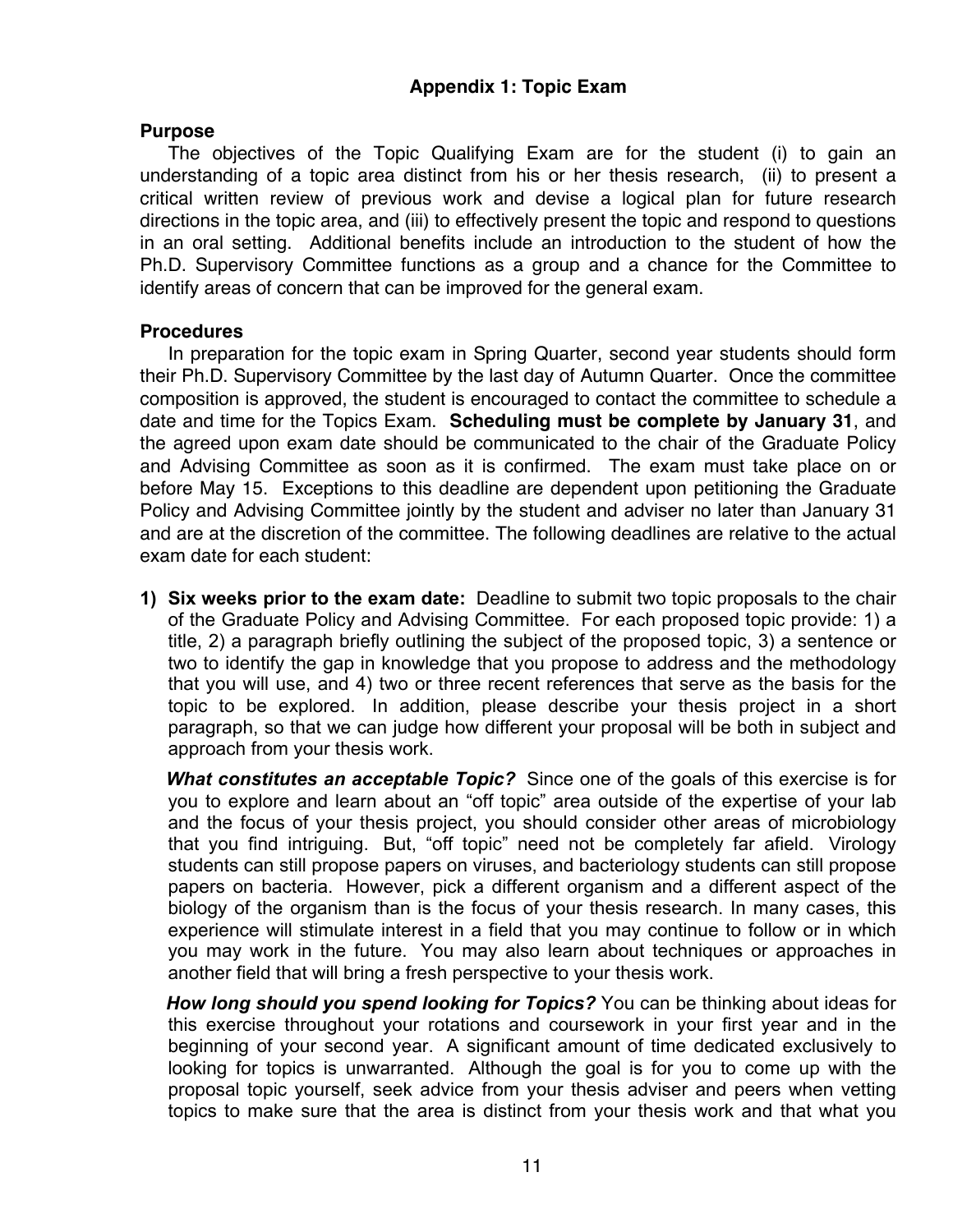learn is likely to be of use to your general knowledge and development as a microbiologist.

**2) Four weeks prior to the exam date:** The Graduate Policy and Advising Committee will either approve both topics (in which case the student can choose) or select one of the two.

The Committee will evaluate the proposals upon submission. If there is a question about the suitability of the proposed topics, the Committee may request clarifications, modifications, or revisions in time to meet this deadline. If needed, the Committee may confer with the thesis adviser to make this determination.

In the case that the proposal is significantly outside of the expertise of the Ph.D. Supervisory Committee, the Graduate Policy and Advising Committee may suggest that an additional faculty member who is an expert in the topic area be recruited for the exam. Since the exam date will already be set, an outside expert may not be available. However, a good faith effort on the part of the student to schedule an outside expert from a list of names provided by the Committee is required.

- **3) Three days prior to the exam date:** The student will distribute a copy of their most recent IDP and the written component of the exam to all of the Ph.D. Supervisory Committee members. The document must be written in 11 point font or larger, singlespaced, with half inch margins on all sides on standard letter paper. Recommended fonts are Arial, Helvetica, Palatino Linotype, or Georgia. Include page numbers on the bottom and a header with your name and the date of the exam. The document consists of 3 sections totaling no more than 4 pages. A page of references and an (optional) additional page of figures (with figure legends) may be included that do not count against the 4 page limit. The format is:
	- Section 1 (1 page): Briefly describe current knowledge about the subject of your proposal and the gap in knowledge that your proposal will address. State the objective of the proposal and how it will address the gap in knowledge. State the central hypothesis and provide a brief description of one or two specific aims to address the hypothesis. End with expected outcomes and how your proposal will impact the field. This is equivalent to the "Specific Aims" page of an NIH grant application. Aim for a scope of work that could be completed in approximately 2 or 3 years. You may refer to online guidance for tips on writing an effective "Specific Aims" page.
	- Section 2 (1 page): The current state of the field based on selected results from 2 or 3 key recent papers. Think of this as your preliminary data.
	- Section 3 (1-2 pages): A research plan for each Aim. Include a brief rationale, experimental approaches, alternative approaches, and expected outcomes. You should provide sufficient information to convey the logic behind the approach and its feasibility without going into experimental detail.
	- *How long should you spend on Topics?* For the first two weeks after your topic is approved, think about hypotheses and Aims. Read a little bit more, mull over some ideas, and outline the proposal. At this point, you should still be 100% engaged in lab activities and any writing should not impact time in the lab. Devoting almost full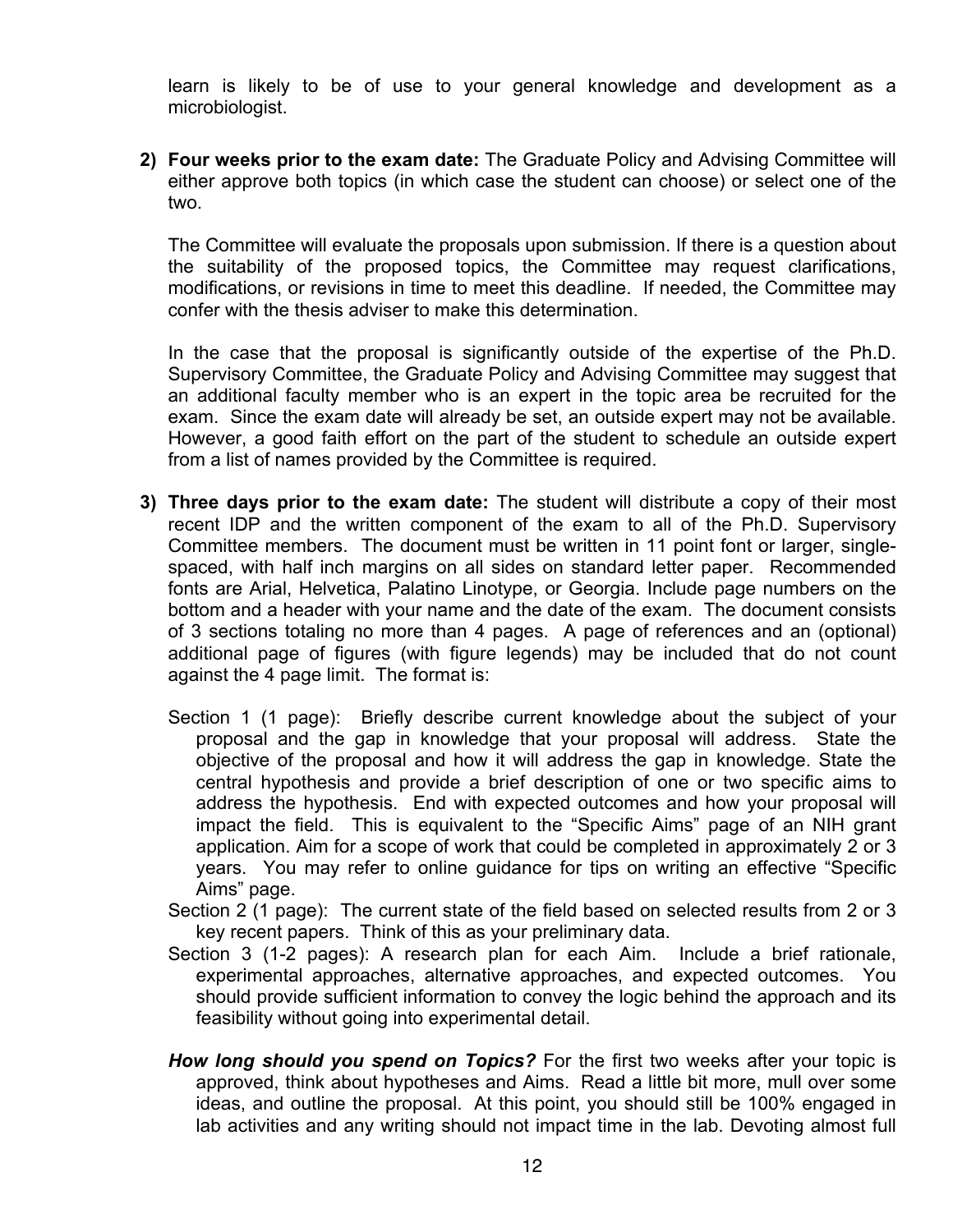time effort to the proposal is only acceptable in the last two weeks before the exam. Inform your adviser of your plans, as he/she may want at least partial effort in the lab even at this point.

**4) The Oral Component of the Exam**: The exam is administered by the student's Ph.D. Supervisory Committee and must take place on or before May 15. The adviser, at least three additional members of the committee, and the outside expert, if required, must be present. The GSR is not required to attend though should be invited. A member of the committee other than the student's adviser will be chosen as the chairperson of the meeting. The adviser does not participate in the exam. The oral presentation should last from 30 to 45 minutes, with allowances for interruptions, followed by questions. It should be an expanded version of the written document, which will allow a more in-depth discussion of key elements of the proposal. Questions from the committee generally originate with the material in the proposal; however, a line of questioning may delve into basic knowledge from course work. The entire exam should not exceed 90 minutes.

#### **Evaluation**

The student will be evaluated on the organization of the presentation, critical analysis of the 2-3 papers discussed in depth, clarity of the discussion of experiments, and the effectiveness of the presentation style. While a highly developed and innovative research plan section is desirable, it is recognized that this is still a formative area for a second year student. Feedback to the student will be provided immediately after the exam by the examining committee. If the performance is considered to be unsatisfactory, the committee may require the student to repeat some or all aspects of the examination. Successful completion of the Topic exam is a prerequisite for the General Exam. The chairperson will provide a written evaluation that will be distributed to the student and other members of the committee and placed in the student's file.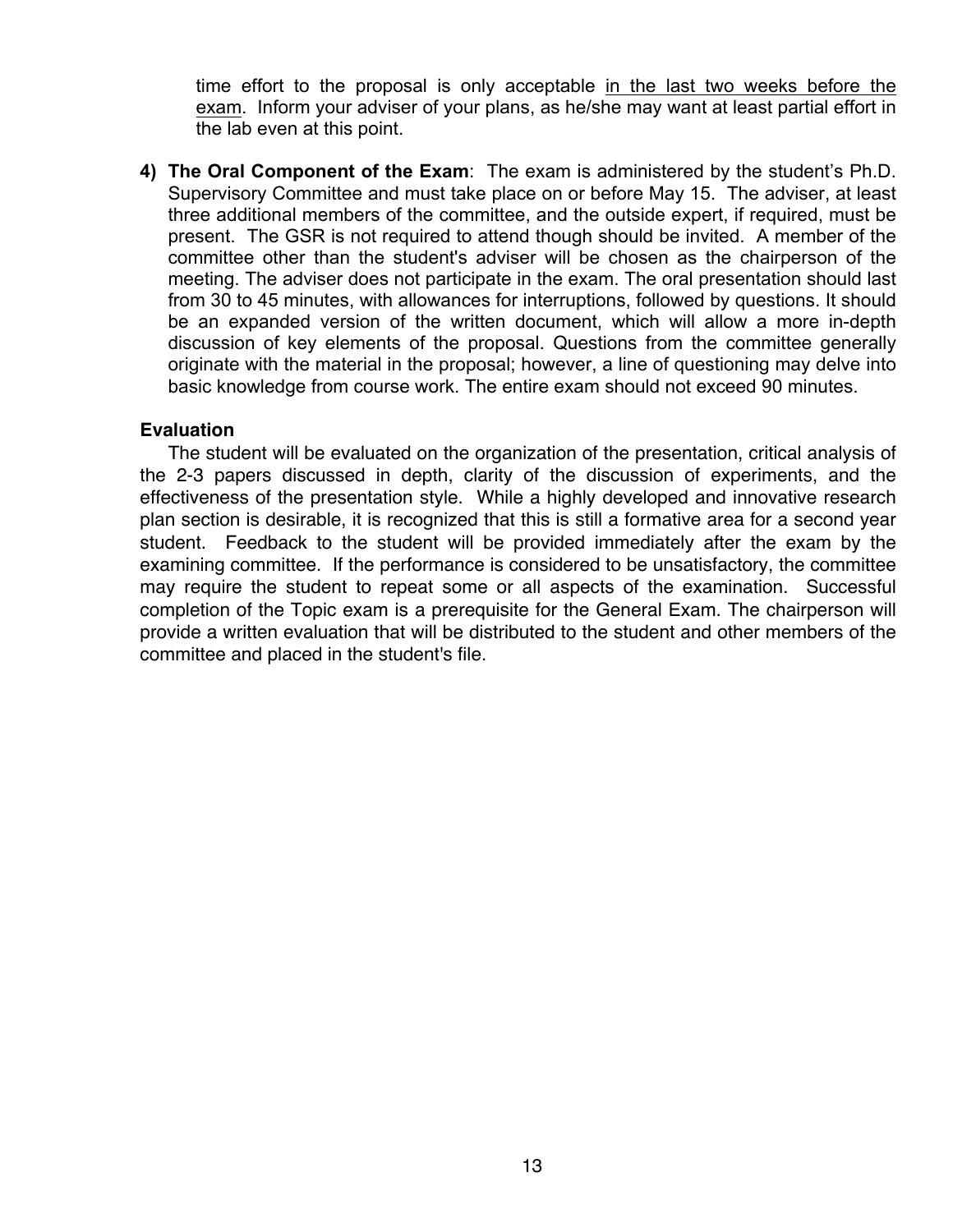#### **Purpose**

The objectives of the General Examination are for the student to (i) demonstrate mastery of the field in which they intend to conduct their thesis work, (ii) demonstrate general knowledge of microbiology and other disciplines (e.g., immunology, biochemistry, genetics) relevant to their thesis project, (iii) present a written plan for future research directions in the form of an R21 grant application, and (iv) to effectively present their research proposal and respond to questions in an oral setting.

#### **Scheduling**

The oral component of the General Examination must occur by the last day of Winter Quarter (mid-March). Accordingly, the meeting must be scheduled by the last day of Autumn Quarter (mid-December). Doodle (doodle.com) polls or similar services facilitate scheduling. The student's adviser, the GSR, and at least two additional members of the Ph.D. Supervisory Committee must be present. The student must enter the date, time, and location of the exam on MyGrad (https://grad.uw.edu/for-students-and-post-docs/mygradprogram/) under "Schedule a doctoral general or final exam". Once this is completed, inform the Graduate Program Adviser so that the Department can officially approve the date. **The date must be officially approved in advance to obtain official credit for the exam from the Graduate School.** Exceptions to this deadline are dependent upon petitioning the Ph.D. Supervisory Committee jointly by the student and adviser no later than the last day of Autumn Quarter (mid-December) and are at the discretion of the committee.

#### **Format of the Written Research Proposal**

The written research proposal on the student's thesis work should follow the format specified for an NIH R21 grant application. There is a single "Specific Aims" page. The "Research Strategy" includes the "Significance, Innovation, and Approach" subsections and can be no more than 6 pages in length**.** References are not included in the 6-page limit; however, unlike for the Topic Exam, figures must be embedded in the text and count towards the page limit. The document must be written in 11 point font or larger, singlespaced, with half inch margins on all sides on standard letter paper. Recommended fonts are Arial, Helvetica, Palatino Linotype, or Georgia. Include page numbers on the bottom and a header with your name and the date of the exam.

This proposal should be prepared in advance of the oral component of the general exam, which will take place in the Winter Quarter of the third year. See Appendix 3 for a set of guidelines for writing the proposal. The student should present a draft of the proposal to her/his adviser at least three weeks prior to the oral exam. The adviser will critique the draft proposal with the student and indicate any sections that need rewriting. However, the adviser will not participate in a substantive way in the writing process. One week prior to the oral exam, the final version of the proposal will be given to each member of the student's Ph.D. Supervisory Committee.

#### **Format for the oral exam**

1. Prior to beginning the oral exam and in the absence of the student, the adviser will review the student's academic record and give the Supervisory Committee members a written evaluation of the student's research performance and potential (see attached form, Appendix 4). The adviser should have discussed the evaluation with the student prior to the exam. The evaluation should include an overall assessment that includes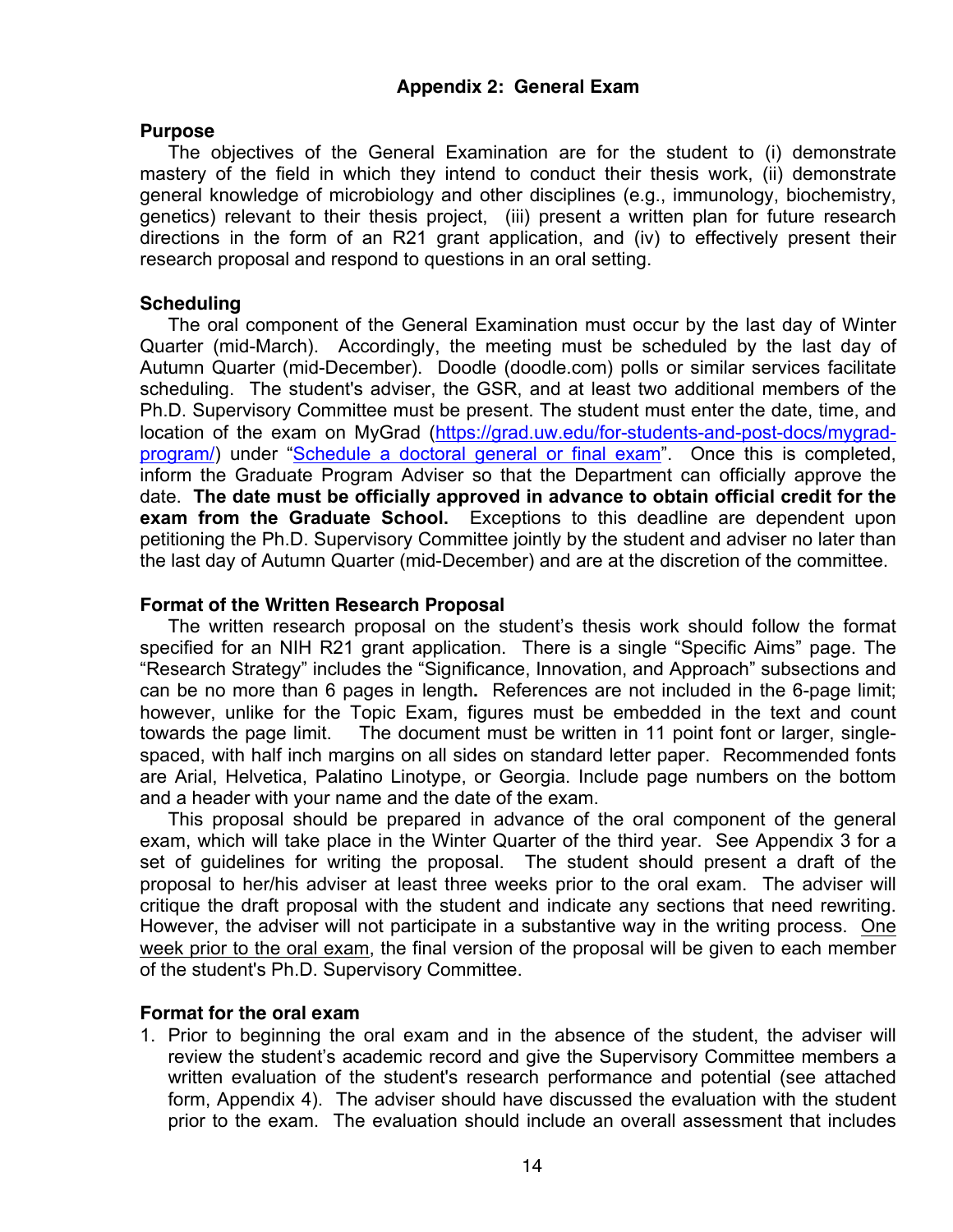the student's effort level, creativity, independence, lab techniques, ability to design and execute experiments, and ability to communicate.

- 2. The oral exam is chaired by a member of the Ph.D. Supervisory Committee other than the adviser or the GSR. The adviser will not examine the student but will be present and available for comment or clarification when needed.
- 3. The exam begins with a 30-minute oral presentation of the research proposal by the student summarizing his/her research progress and indicating future directions of the research in relation to the proposed Specific Aims. Although the length of the presentation is limited to a maximum of 30 minutes, an allowance will be made for interruptions by committee members who ask clarification-type questions. Following the oral presentation, members of the Ph.D. Supervisory Committee other than the adviser will examine the student. Although the research proposal will provide the starting point for the oral exam, the questioning can extend into related topics, including experimental techniques. The meeting may last up to three hours total.

#### **Final evaluation**

At the end of the oral exam, both the student and the student's adviser will leave the room. This allows the committee to discuss the performance of the student in the absence of the adviser. The outcome of the general exam will be determined solely by the committee members in the absence of the adviser. At the end of the deliberations, the student's adviser is apprised of the outcome in the absence of the student. Finally the student will be called back into the room and members of the committee will provide feedback to the student on his/her performance.

The decision made at the end of the oral exam is a cumulative one, taking into account the student's performance in all areas since entering graduate school. These include, in the order of relative importance: (1) the performance on the oral exam in the area of the student's research, (2) the quality of the written research proposal, (3) the adviser's written evaluation of research progress and potential, (4) the performance on the Topic Exam, and (5) the performance in course work.

The final decision must be one of the following: Pass, Fail, or Re-examine. If the committee feels deficiencies exist that need to be corrected, the "Re-examine" option must be chosen rather than awarding a "Pass" with stipulations concerning the deficiencies. A "Fail" means the student must leave the Ph.D. program, generally with a Non-thesis Master's degree. A written summary of the Committee's decision prepared by the member of the committee who chairs the exam will be placed in the student's file.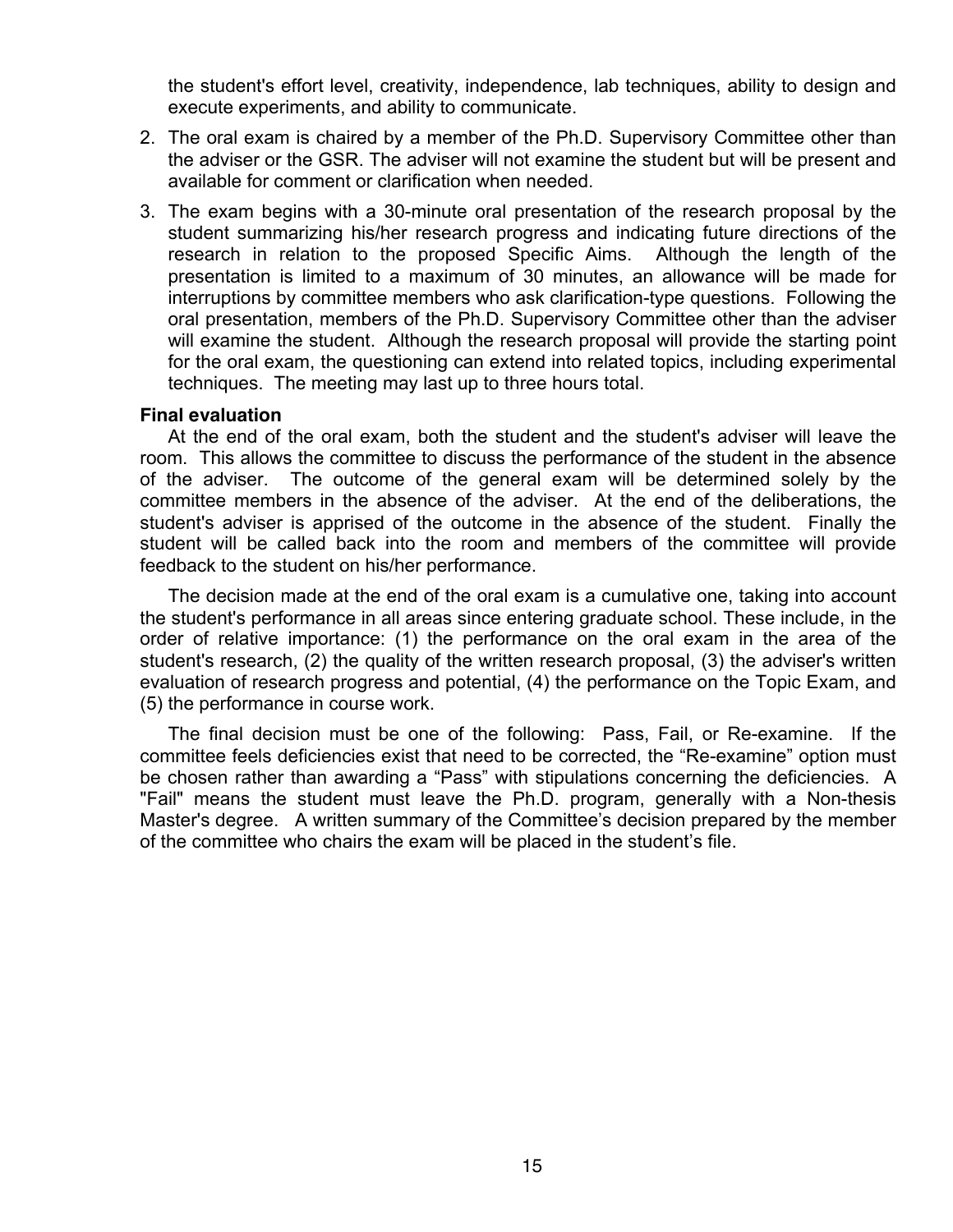#### **Appendix 3: Suggestions for Preparation of Research Proposals for General Exam (excerpts from NIH Guidelines with modifications)**

#### **Developing the Hypotheses**

- A good grant application is driven by a strong hypothesis (or hypotheses). The hypothesis is the foundation of your application. Make sure it's solid. It must be important to the field, and you must have a means of testing it.
- Provide a rationale for the hypothesis. Make sure it's based on current scientific literature. Consider alternative hypotheses.
- State your hypothesis in both the specific aims section of the research plan and the abstract.

#### **Specific Aims**

- Your specific aims are the objectives of your research project, what you want to accomplish. The project aims should be driven by the hypothesis you set out to test or the questions you are asking. Make sure they are highly focused.
- Begin this section by stating the general purpose or major objectives of your research. Be sure all objectives relate directly to the hypothesis you are setting out to test. If you have more than one hypothesis, state specific aims for each one (or a specific aim may address how you would distinguish two alternative hypotheses). Keep in mind your research methods will relate directly to the aims you have described.
- State alternatives to your hypothesis and explain why you chose the one (or more) you selected or how you will distinguish between alternative hypotheses.
- Choose objectives that can be easily assessed by the reviewers. Do not confuse specific aims with long-term goals.

#### **Research Strategy**

- **Significance.** Does the project address an important problem or a critical barrier to progress in the field? Is there a strong scientific premise for the project? If the aims of the project are achieved, how will scientific knowledge, technical capability, and/or clinical practice be improved? How will successful completion of the aims change the concepts, methods, technologies, treatments, services, or preventative interventions that drive this field? When you describe your project's significance, put it in the context of 1) the state of your field, 2) your long-term research plans, and 3) your preliminary data.
- **Innovation.** Does the application challenge and seek to shift current research or clinical practice paradigms by utilizing novel theoretical concepts, approaches or methodologies, instrumentation, or interventions? Are the concepts, approaches or methodologies, instrumentation, or interventions novel to one field of research or novel in a broad sense? Is a refinement, improvement, or new application of theoretical concepts, approaches or methodologies, instrumentation, or interventions proposed?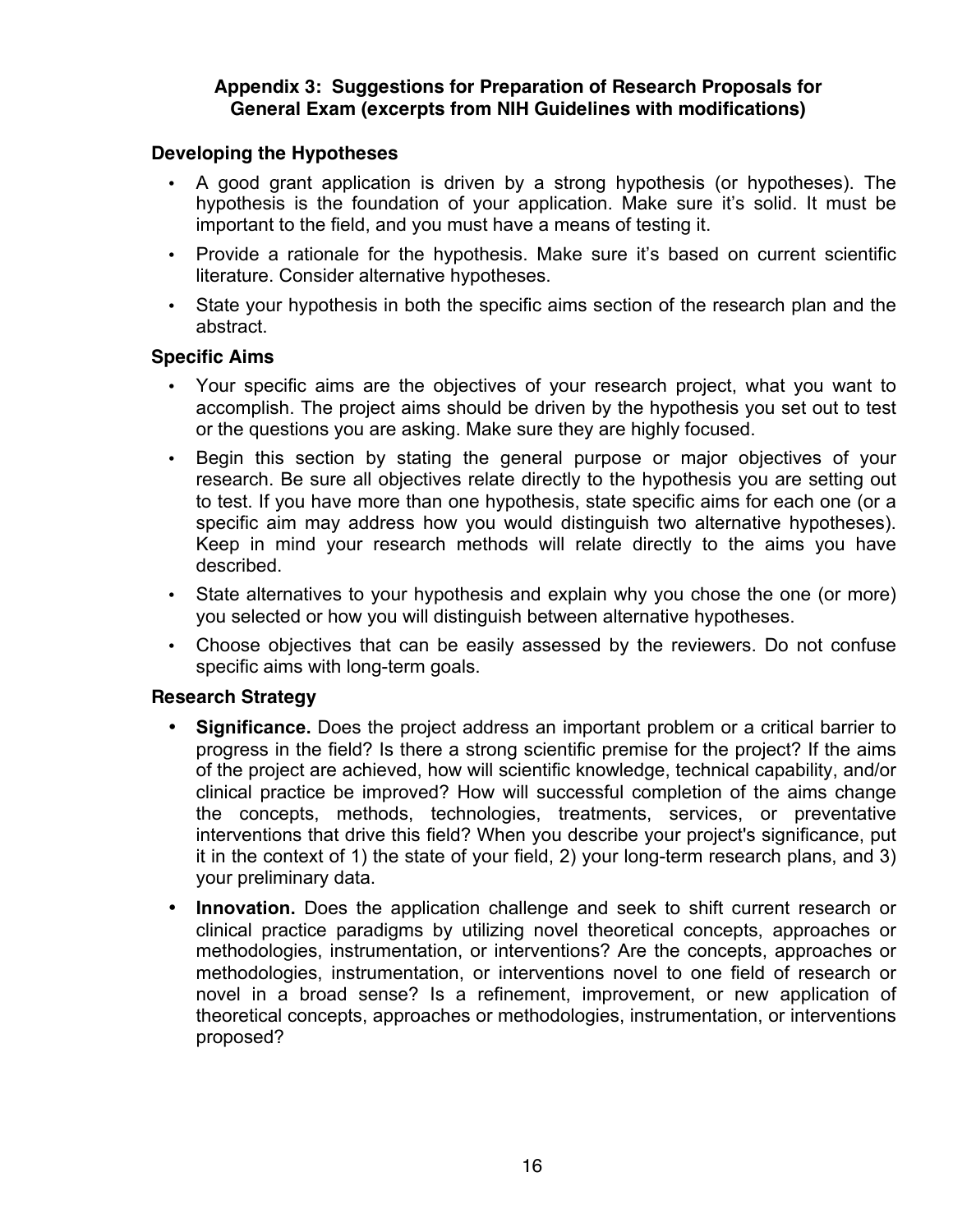#### • **Preliminary Studies.**

- ⇒ You can either include this information as a subsection of Approach or integrate it into any or all of the three main sections. If you do the latter, be sure to mark the information clearly, for example, with a bold subhead.
- $\Rightarrow$  By providing preliminary data, this extremely important section helps build reviewers' confidence that you can handle the technologies, understand the methods, and interpret results.
- ⇒ Preliminary data should support the hypothesis to be tested and the feasibility of the project.
- $\Rightarrow$  Explain how the preliminary results are valid and how early studies will be expanded in scope or size.
- ⇒ Make sure you interpret results critically. Showing alternative meanings indicates that you've thought the problem through and will be able to meet future challenges.
- $\Rightarrow$  Preliminary data may consist of your own publications, publications of others, unpublished data from your own laboratory or from others, or some combination of these.
- ⇒ Include manuscripts submitted for publication. Make sure it's clear which data are yours and which are reported by others.
- **Approach**
	- ⇒ Organize this section so each experiment or set of experiments corresponds to one of your specific aims and is stated in the same order. Even holding to this structure, the experiments still must follow a logical sequence. They must have a clear direction or priority, i.e., the experiments should follow from one another and have a clear starting or finishing point.
	- ⇒ You need enough detail to convince reviewers that you understand what you are undertaking and can handle the method.
	- $\Rightarrow$  Cite a publication that shows you can handle the method where you can, but give more details if you and your team don't have a proven record using the method and state explicitly why you think you will succeed.
	- $\Rightarrow$  If space is short, you could also focus on experiments that highlight your expertise or are especially interesting. For experiments that are pedestrian or contracted out, just list the method.
	- $\Rightarrow$  Consider the possible different outcomes from your experiments and how the results will be interpreted. Be sure to lay out a plan for alternative experiments and approaches in case you get negative or surprising results. Discuss potential pitfalls and how they will be addressed.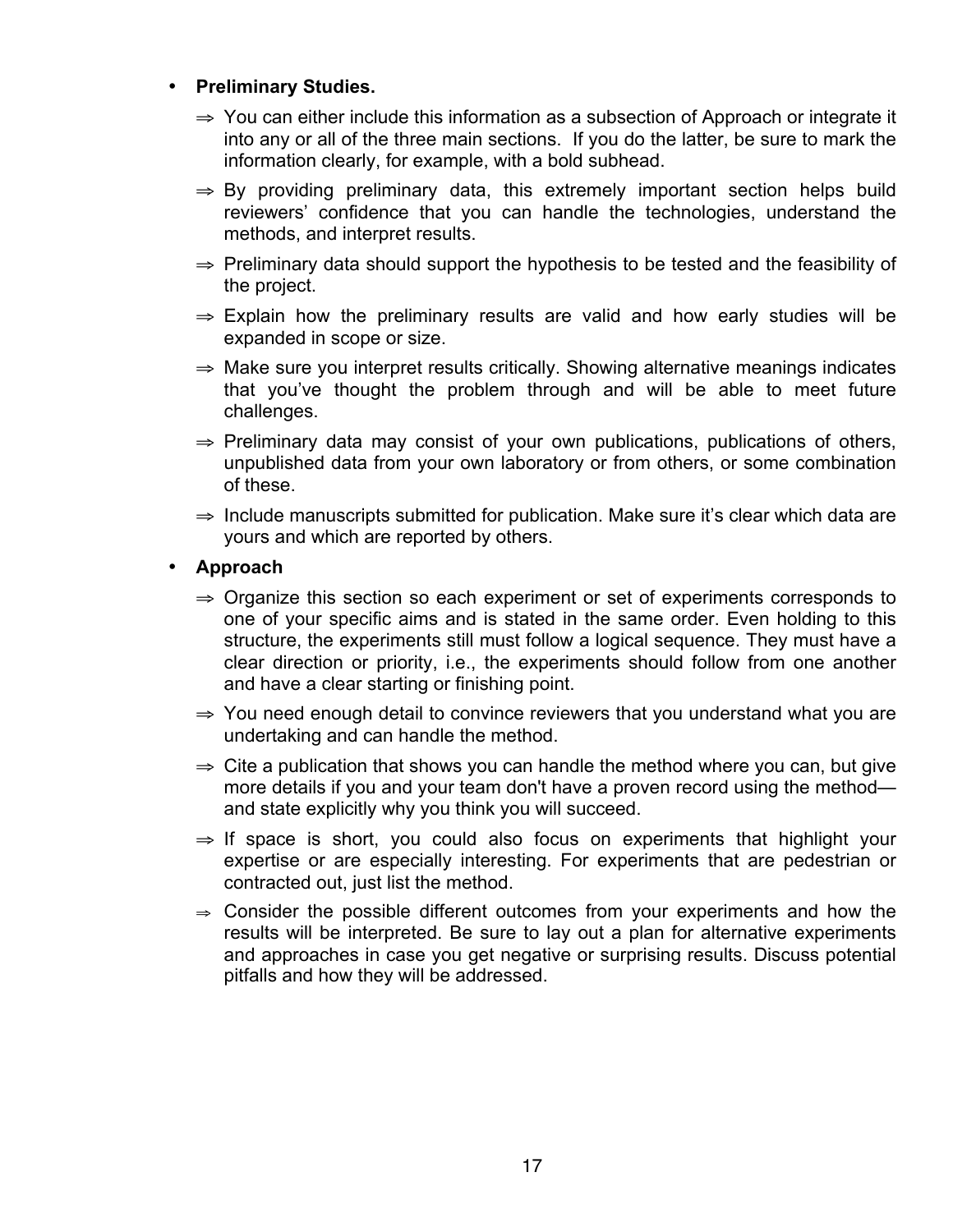#### **Appendix 4: Adviser Evaluation Form for Oral Exam**

Evaluate the student in the following areas using an absolute scale of 1 to 5 where the various levels are defined as follows:

- 1. Truly exceptional (used only rarely)
- 2. Good to very good
- 3. Satisfactory, solid, no obvious problems
- 4. Need for improvement
- 5. Poor, area needs serious attention

Since a numerical rating system is not likely to be applied uniformly by the entire faculty, it is essential that the adviser provide a one or two sentence explanation for each rating, using the space provided below each category.

| 1. Ability to design feasible experiments,<br>interpret results, and plan new experiments. | $\mathbf{1}$ | 2              | $\mathbf{3}$   | $\overline{4}$  | 5              |
|--------------------------------------------------------------------------------------------|--------------|----------------|----------------|-----------------|----------------|
| 2. Ability to think and work independently.                                                | $1 \quad$    | $2^{\circ}$    | 3 <sup>7</sup> | $4 \quad$       | 5              |
| 3. Quality of laboratory work and attention<br>to detail.                                  | $\mathbf{1}$ | $\overline{2}$ | 3 <sup>7</sup> | $4\overline{ }$ | 5              |
| 4. Level and range of laboratory skills.                                                   | $\mathbf{1}$ | $2^{\circ}$    | $3^{\circ}$    | $4 \quad$       | $5\phantom{1}$ |
| 5. Time spent on scientific pursuits                                                       | $1 \quad$    | $2^{\circ}$    | $3^{\circ}$    | $4 \quad$       | 5              |
| 6. Overall productivity.                                                                   | $\mathbf 1$  | $\overline{2}$ | $\mathbf{3}$   | $\overline{4}$  | 5              |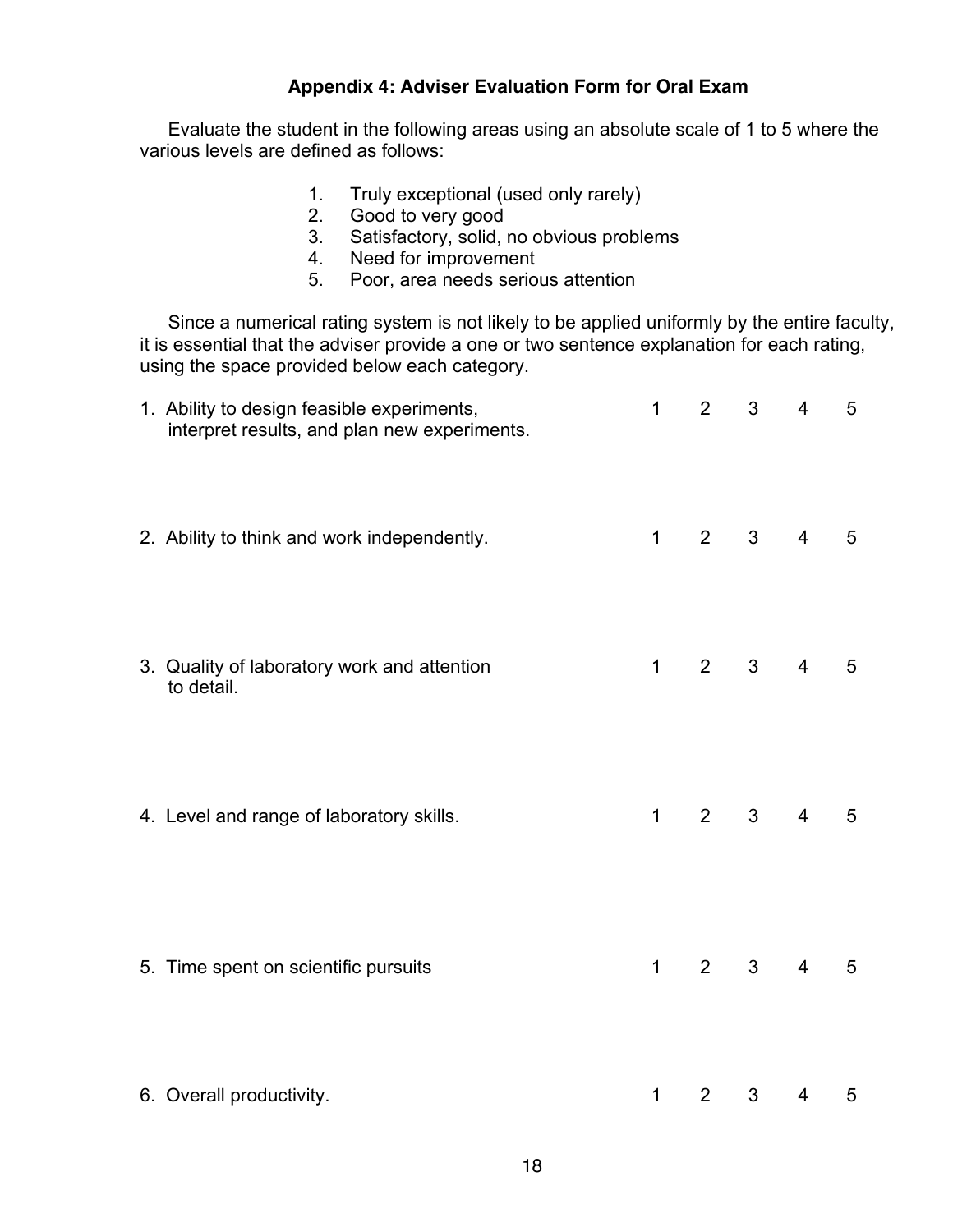| 7. Effort and motivation.                                                                                     | 1            | 2              | 3              | $\overline{4}$ | 5 |
|---------------------------------------------------------------------------------------------------------------|--------------|----------------|----------------|----------------|---|
| 8. Knowledge of current literature.                                                                           | $\mathbf 1$  | 2 <sup>1</sup> | 3 <sup>7</sup> | $\overline{4}$ | 5 |
| 9. Writing skills.                                                                                            | $\mathbf{1}$ | 2 <sup>1</sup> | 3 <sup>7</sup> | $\overline{4}$ | 5 |
| 10. Verbal communication skills.                                                                              | $\mathbf{1}$ | $\overline{2}$ | 3 <sup>7</sup> | $\overline{4}$ | 5 |
| 11. Contribution to overall atmosphere of<br>the laboratory, including helping others<br>with their projects. | $\mathbf{1}$ | $2^{\circ}$    | 3 <sup>1</sup> | $\overline{4}$ | 5 |
| 12. Ability to contribute intellectually to<br>to laboratory discussions and group meetings.                  | $\mathbf 1$  | $\overline{2}$ | 3              | $\overline{4}$ | 5 |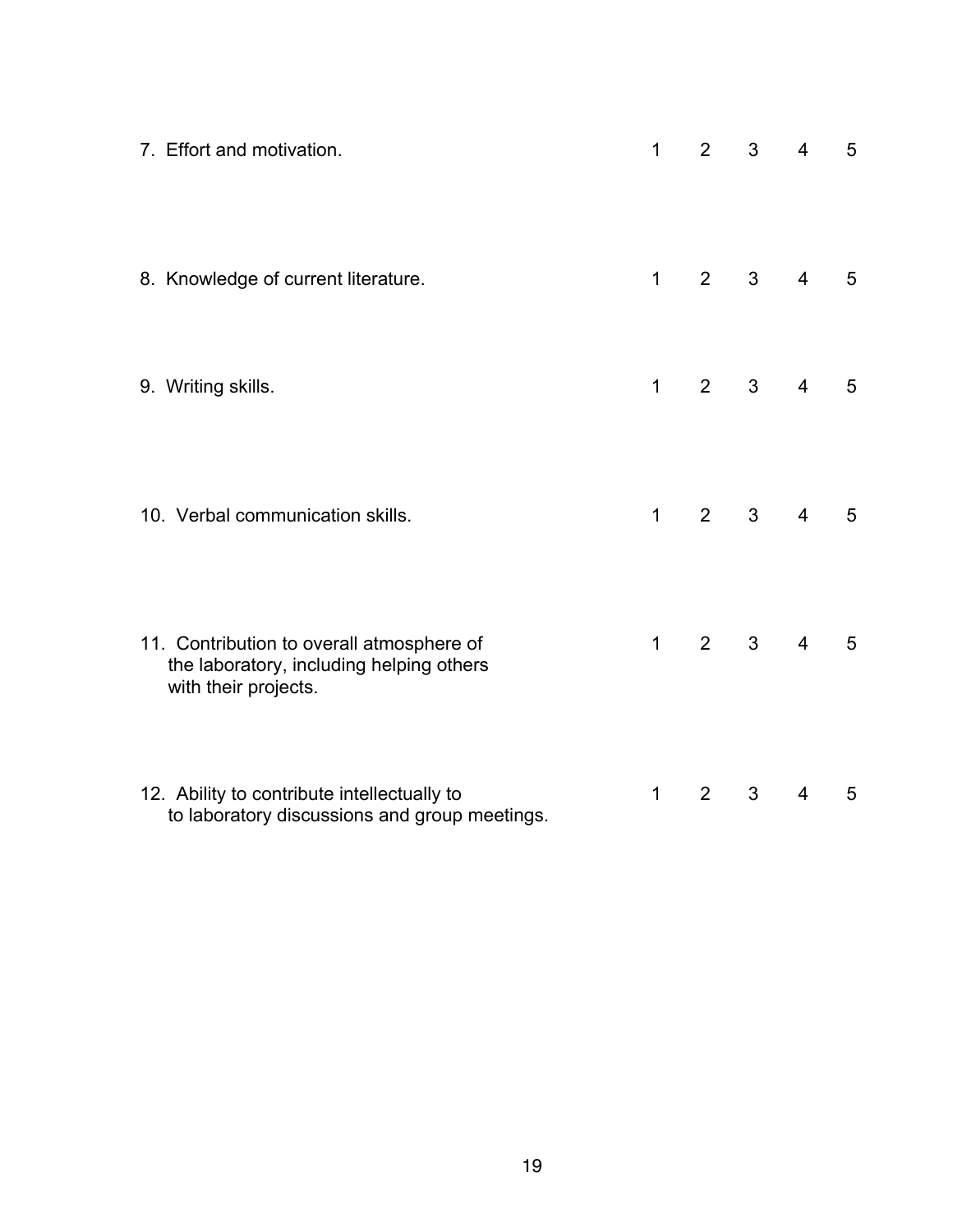# **Appendix 5A: CREATING AN INDIVIDUAL DEVELOPMENT PLAN (SHORT FORM)**

Making the most of your graduate or postdoctoral experience<sup>1</sup>

Setting goals can help you be more intentional about the experiences you have in your training, and can provide key steps to head you in the right direction. The best goals are **SMART**: **specific, measurable, achievable (actionable), relevant, and timely**. They should also be aspirational, and move beyond merely a "to-do" list that becomes burdensome. Do you have role models? How did they get to where they are? Who do you want to become? Where do you see yourself heading? What experiences will help you get there?

1. **Perform a self-assessment:** What are your current skills, knowledge areas, talents, strengths, and passions and what do you see as your future direction? Think about what kind of contribution you want to make and what kinds of problems you want to solve. The AAAS has an on-line tools to help with self-assessment: http://myidp.sciencecareers.org<sup>2</sup>

2. **Identify areas for growth:** In what areas do you want to grow or develop further over the next year? What are your areas of weakness and what do you need to do to strengthen them? Focus on areas that will help you get where you want to be in the longer term.

3. **Define SMART goals:** In setting goals, consider what is possible, and even what is audacious. What aligns with your vision, values and commitments? If you are searching for areas in which to focus your energies, reflect on your various activities, role models and heroes. What do you wish you knew more about, had the capacity for, or aspire to? What concrete actions and experiences will help you get there? What would you do if you were 10% braver? Where do you get energy and satisfaction in your work and in your life? How can you cultivate more of that?

4. **Choose a mentor:** Choose someone to talk with about your goals and progress on a regular basis. It could be your mentor/supervisor, another faculty member, department chair, or a peer at a more advanced stage. Set up a schedule for these conversations. Being accountable to others can help you stay focused on your goals when new tasks and opportunities arise.

5. **Decide on an assessment timeline:** Identify points in time (once a month? every three months?) to assess your progress on achieving your goals. How will you measure progress? What new goals do you need to set? If you are not making sufficient progress on your goals, why not? Is something getting in the way, or is it the wrong goal for right now? Re-commit to your goal, adjust your strategy, or release your goal and start again if it is not working for you.

6. **Keep your goals visible:** How you manage your goals will be personal. Map out your goals and intentions for the year and post them where you can see them regularly. Keep your goals in your notebook or calendar to check on a weekly basis. Tape them above your desk or lab bench. Send yourself electronic reminders. The important thing is to choose a method that works for you that will motivate you and feel satisfying, and not just be another task on the todo list.

It may be helpful to consider goals in the three areas below: (each illustrated with examples of goals)

**A) Career advancement goals:** Choose your graduate committee; schedule your qualifying exam; update your CV; attend a career workshop; explore potential funding sources; join a professional association; get training in the ethical conduct of research.

**B) Skill and educational goals:** Learn a new lab technique; take a course; mentor a student; prepare an oral presentation (ask to give a lecture for a class, a journal club talk or an extra lab

 $\overline{a}$ 

<sup>&</sup>lt;sup>1</sup> Adapted from the UW Graduate School Individual Development Plan. <sup>2</sup> The AAAS has developed an exceptional and vetted tool for IDPs in the sciences (myIDP). You may want to use this tool for your entire IDP plan. The self-assessment section is excellent and provides a print out of skills and interests that can be used to plan or share with others.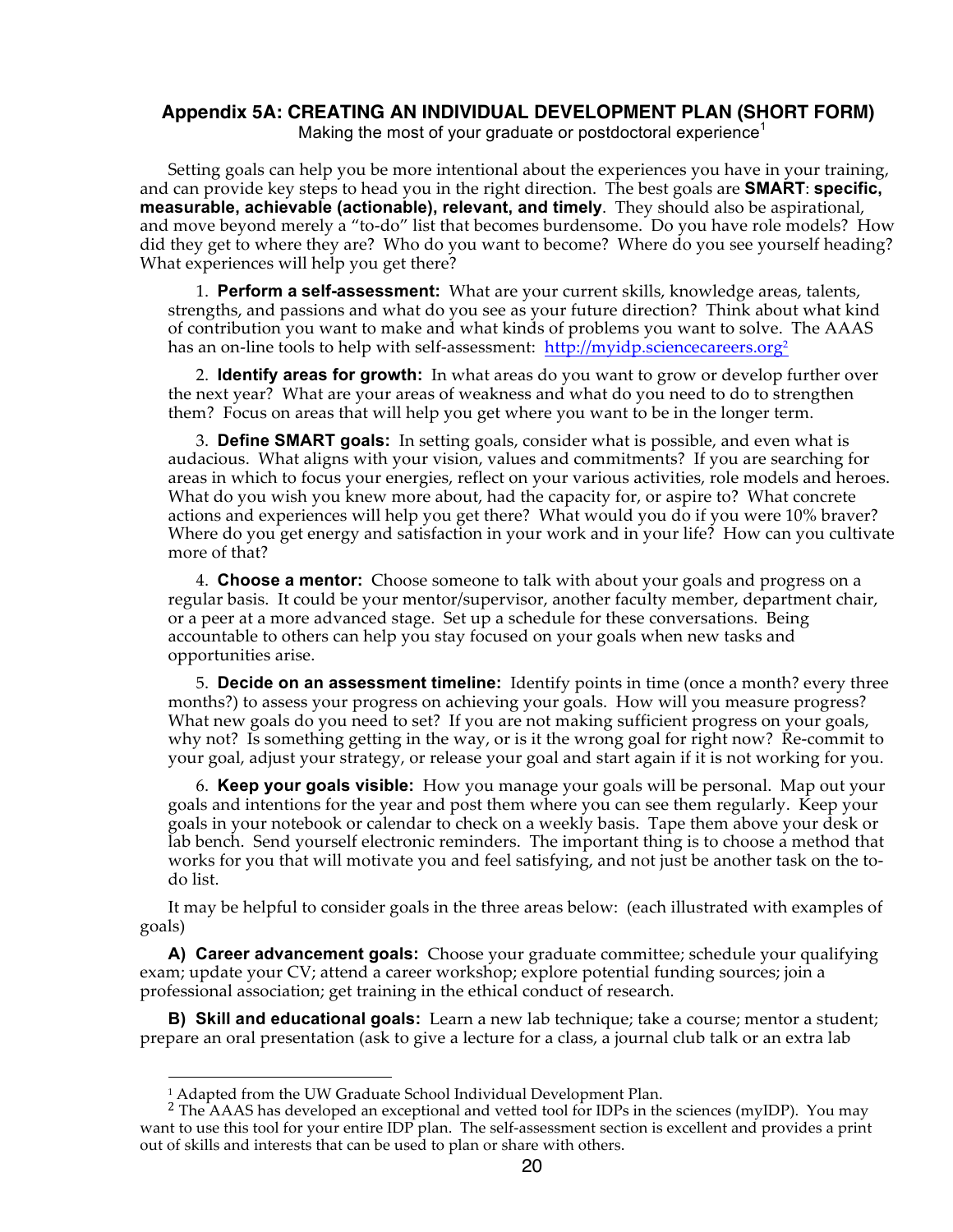meeting); get feedback; volunteer in a science class at a local school; review a manuscript or grant application.

**C) Project goals:** Complete a specific set of experiments or analyses; present your work as a poster or talk at a conference; write an abstract, manuscript, or grant; establish a collaboration.

INDIVIDUAL DEVELOPMENT PLAN for Trainee  $\bf {Year}$ 

| Goals:                            | Why is this goal<br>important to you? | What help do you<br>need to accomplish | What is your<br>timeline for reaching |
|-----------------------------------|---------------------------------------|----------------------------------------|---------------------------------------|
|                                   |                                       | this goal? <sup>3</sup>                | this goal?4                           |
| A. Career Advancement Goals       |                                       |                                        |                                       |
| 1.                                |                                       |                                        |                                       |
|                                   |                                       |                                        |                                       |
|                                   |                                       |                                        |                                       |
| $\overline{2}$ .                  |                                       |                                        |                                       |
|                                   |                                       |                                        |                                       |
|                                   |                                       |                                        |                                       |
| $\overline{3}$ .                  |                                       |                                        |                                       |
|                                   |                                       |                                        |                                       |
|                                   |                                       |                                        |                                       |
|                                   |                                       |                                        |                                       |
| <b>B.</b> Skill/Educational Goals |                                       |                                        |                                       |
| $\overline{1}$ .                  |                                       |                                        |                                       |
|                                   |                                       |                                        |                                       |
|                                   |                                       |                                        |                                       |
| $\overline{2}$ .                  |                                       |                                        |                                       |
|                                   |                                       |                                        |                                       |
|                                   |                                       |                                        |                                       |
|                                   |                                       |                                        |                                       |
| $\overline{3}$ .                  |                                       |                                        |                                       |
|                                   |                                       |                                        |                                       |
|                                   |                                       |                                        |                                       |
| C. Project Goals                  |                                       |                                        |                                       |
| $\overline{1}$ .                  |                                       |                                        |                                       |
|                                   |                                       |                                        |                                       |
|                                   |                                       |                                        |                                       |
|                                   |                                       |                                        |                                       |
| $\overline{2}$ .                  |                                       |                                        |                                       |
|                                   |                                       |                                        |                                       |
|                                   |                                       |                                        |                                       |
| 3.                                |                                       |                                        |                                       |
|                                   |                                       |                                        |                                       |
|                                   |                                       |                                        |                                       |
|                                   |                                       |                                        |                                       |

Discussed with Adviser or Mentor: \_\_\_\_\_\_\_\_\_\_\_\_\_\_\_\_\_\_\_\_\_\_\_\_\_\_\_\_\_\_\_\_\_\_\_ Date: \_\_\_\_\_\_\_\_\_\_\_\_\_\_\_\_\_\_\_\_\_\_\_\_\_\_\_\_\_\_\_\_\_\_

<sup>&</sup>lt;sup>3</sup> Consider what resources, experiences, and/or activities you will need to help you accomplish your goal. <sup>4</sup> How will you know when you are have reached this goal or how will you assess your progress toward this goal? If you find it difficult to answer this question, you may need to reframe the goal to be more concrete, specific and/or actionable.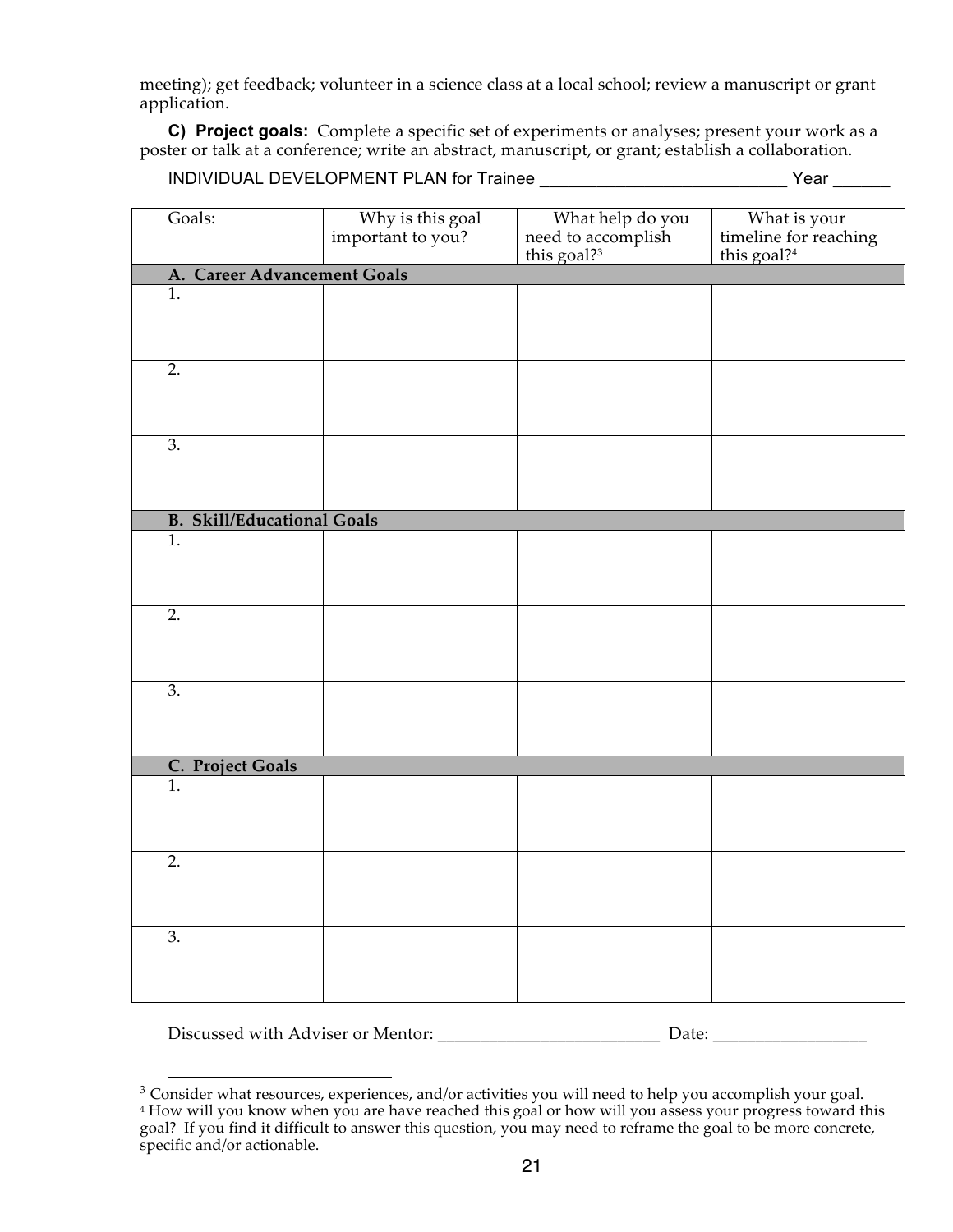# **Signature of Trainee:**

**Date:**

**Signature of Mentor:**

**Date:**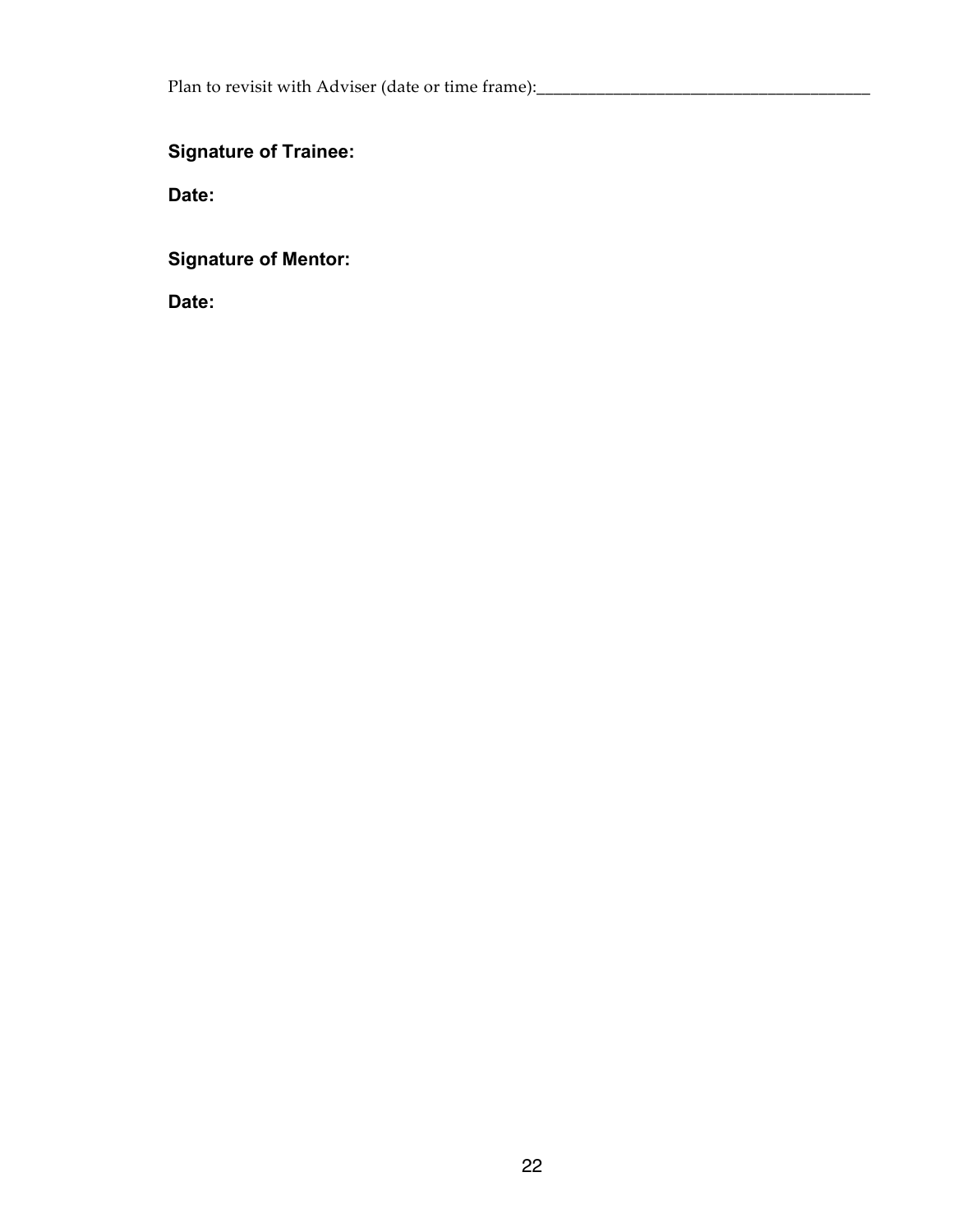# **APPENDIX 5B: CREATING AN INDIVIDUAL DEVELOPMENT PLAN (LONG FORM)**

Making the most of your graduate and postdoctoral experience

An Individual Development Plan (IDP) is required for all graduate students and postdoctoral trainees in the School of Medicine. This requirement complies with recent policies adopted by NIH.

The purpose of the IDP is for each post-doc and graduate student to think about the specific career in science that s/he is preparing for. That career, for instance, might be at a

- research university (similar to the University of Washington, for example),
- a private research institute (similar, perhaps, to the Fred Hutchinson Cancer Research Center),
- a biotechnology or pharmaceutical company
- a federal or state laboratory (perhaps the NIH, CDC, or state public health lab)
- a teaching position at a 2 or 4-year university or college
- a federal regulatory agency (for example, the FDA)

While your individual program is designed to prepare you as a scientist or physician scientist, it is important that you think carefully about your individual career goals and the preparation that would assist you in being successful in that career. It is quite likely that your career success will require more than the ability to design and perform research. Your mentor and other resources at UW and affiliated institutions will be helpful, but you must take primary responsibility for your career preparation.

The most effective way to begin this process is to define your career interest(s) in terms of your desired future occupation, based upon the roles that you might play in the types of institutions listed above. If you find it difficult to answer specifically, you will find workshops and seminars offered at UW and affiliated institutions that can inform you about these occupations. See, for example, the Bioscience Careers website [http://courses.washington.edu/phd/] and the Future Faculty website [http://www.uwmedicine.org/research/resources-for-researchers/events/future-faculty]. Make use of many sources of information, such as the AAAS, your individual scientific association, and the National Postdoctoral Association with information for graduate students and postdocs [http://www.nationalpostdoc.org/].

Once you have an idea of your specific career goals, you will need to consider what it will take to be successful in that career and how you will develop those skills and gain needed experience. You should involve your mentor in helping you define what you need and to help you address those needs. This template includes 1) Acquiring discipline specific knowledge and research skills; 2) Gaining skills in written and oral communications, including teaching; 3) Training in responsible conduct of research; 4) Training in protection of human and animal subjects, laboratory safety; 5) Development of professionalism, management, and leadership skills.

For each goal, identify how you will accomplish the goal and the time by which the goal will be accomplished. No plan exists until the individual steps are defined and a time line is attached. If you can't decide on your preferred career path now, define what you need to know to make the choice and how you will obtain that information and over what period of time. Execute that plan and then develop the actual IDP as your specific career goals become better defined.

Once you have drafted your IDP, meet with your mentor(s) to discuss the draft, and schedule regular meetings to review and assess your progress. Make use of as many mentors as you find helpful – you will find that most people are very willing to help to guide you in understanding your goals and defining what you need to receive from the mentoring relationship.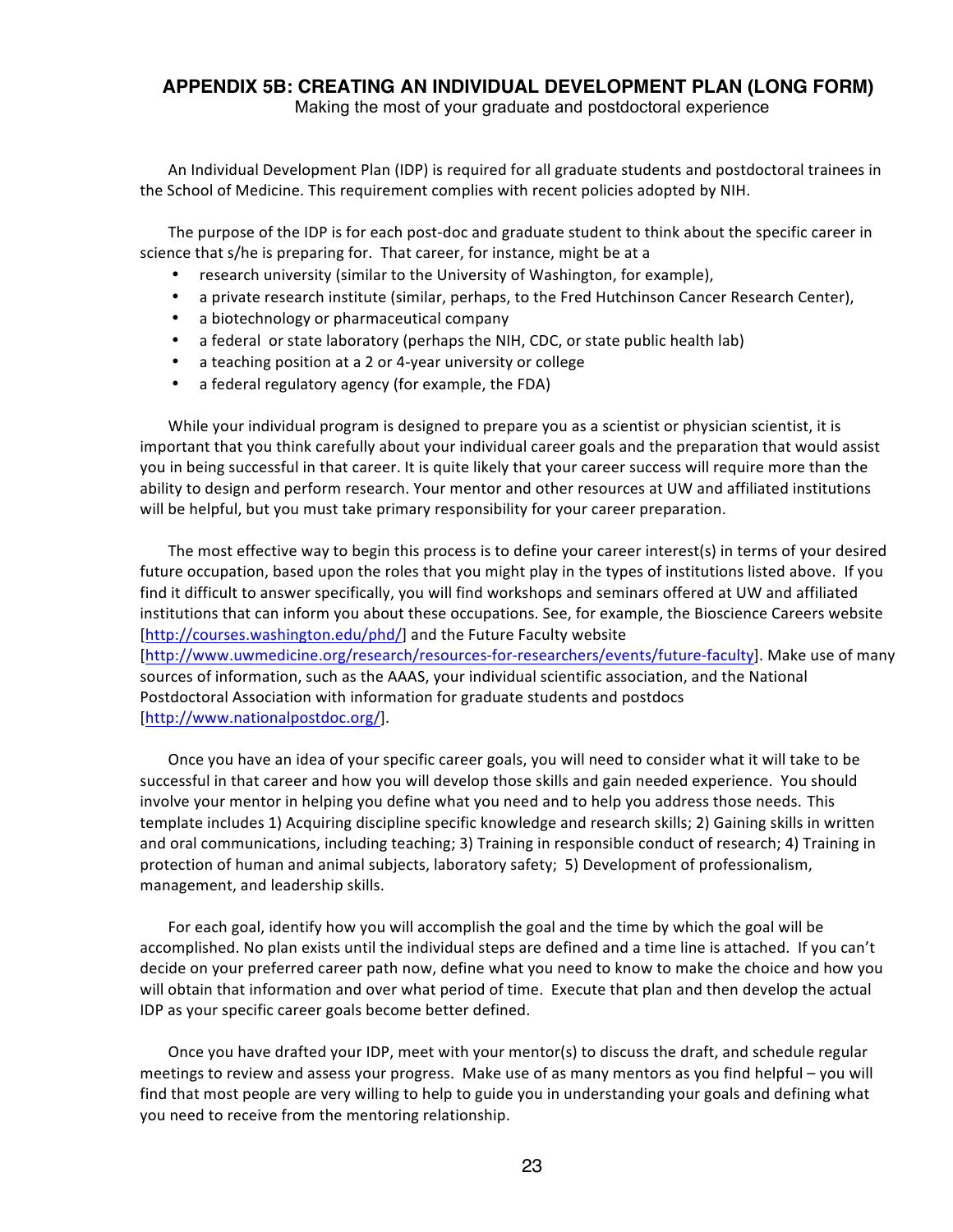Your IDP should be considered a living document that will evolve over time as you move through your career training, and perhaps after quarterly or semi-annual meetings with your mentor(s). You may use this template directly or modify it to address your own career development and training needs.

# **UW School of Medicine Individual Development Plan Template**

# **1. General Information**

**Mentee**:

**Primary Mentor**:

**Training or Degree Program:** 

**Research focus area(s):**

**Date of Completion of IDP:**

**Planned schedule for meetings with mentor to evaluate progress:**

(e.g. monthly, quarterly, annually)

#### **2. Career Goals**

Identify your existing strengths and the gaps in your knowledge or experience, then think of ways to fill those gaps during your training period.

**\_\_\_\_\_\_\_\_\_\_\_\_\_\_\_\_\_\_\_\_\_\_\_\_\_\_\_\_\_\_\_\_\_\_\_\_\_\_\_\_\_\_\_\_\_\_\_\_\_\_\_\_\_\_\_\_\_\_\_\_\_\_**

#### **I. Overall career goal:**

**II. What do you want to be doing in 10 years?** (long-term objectives)

**III. What do you want to be doing in 5 years?** (medium-term objectives)

**IV. What do you want to accomplish in the next year?** (short-term goals; be specific)

**\_\_\_\_\_\_\_\_\_\_\_\_\_\_\_\_\_\_\_\_\_\_\_\_\_\_\_\_\_\_\_\_\_\_\_\_\_\_\_\_\_\_\_\_\_\_\_\_\_\_\_\_\_\_\_\_\_\_\_\_\_\_**

# **3. Acquiring of Discipline-Specific Knowledge and Research Skills**

**I. Briefly describe your primary research project (**1 paragraph)

**II. What specific knowledge do you need to gain to accomplish this project? For each one, describe how you will learn this material** (e.g. specific courses, tutorial with mentor, etc)

- 1. 2.
- 3.

**III. What specific research skills (methods, techniques) do you need to learn to accomplish this project? (For each one, describe how you will learn these skills** (e.g.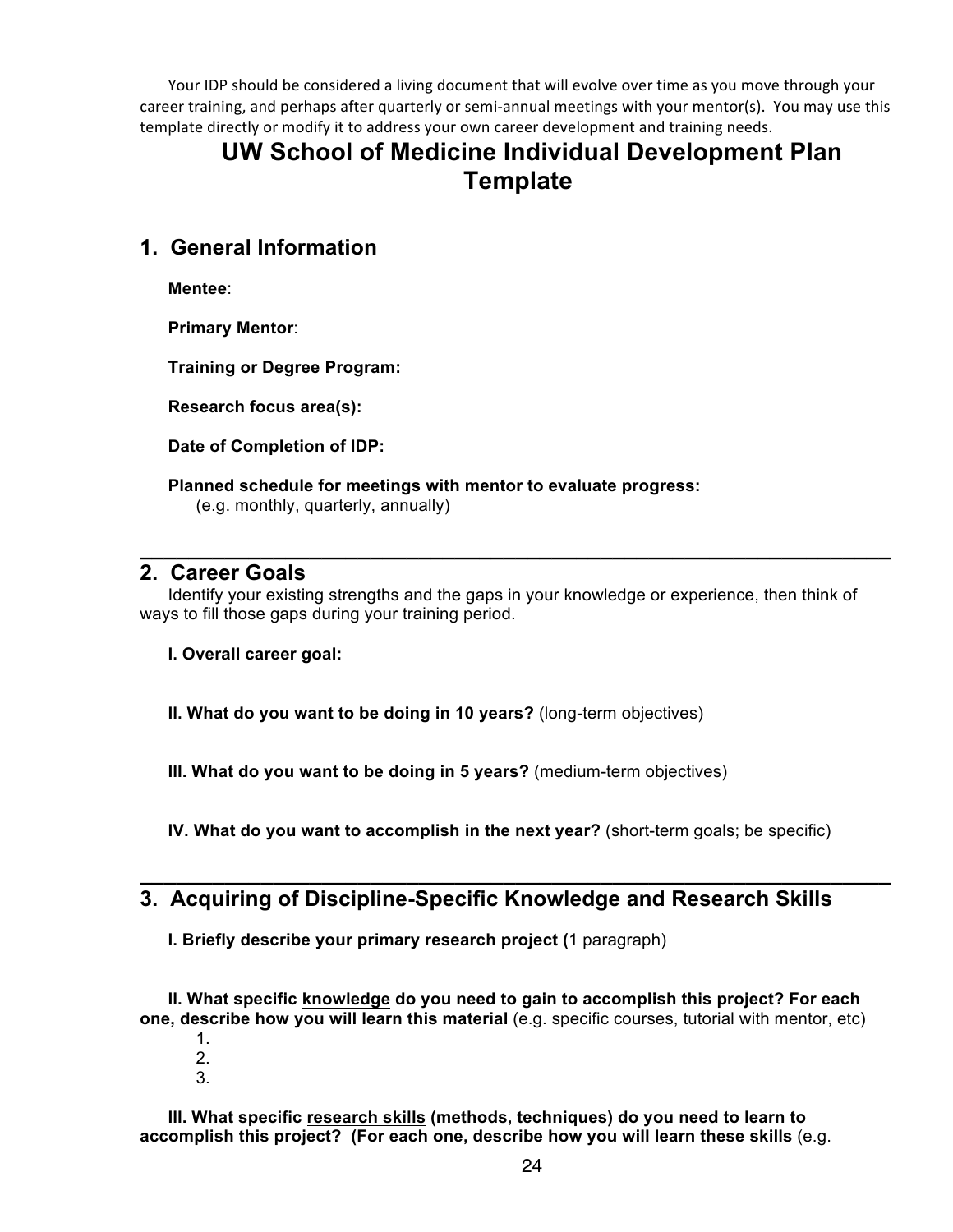graduate school or laboratory courses, from other students or postdocs in the research group, collaboration with another lab, etc)

1. 2.

3.

# **4. Gaining skills in oral and written presentation of research findings (talks, posters, writing manuscripts and grant applications).**

**\_\_\_\_\_\_\_\_\_\_\_\_\_\_\_\_\_\_\_\_\_\_\_\_\_\_\_\_\_\_\_\_\_\_\_\_\_\_\_\_\_\_\_\_\_\_\_\_\_\_\_\_\_\_\_\_\_\_\_\_\_\_**

**I. Anticipated oral or poster presentations** (list frequency and dates of presentations if possible)

- **1. Lab meetings/ research team meetings**
	- a. b.
	- c.

**2. Work in Progress** (e.g. presentations to dissertation committees, division/department retreats)

- a. b.
- c.

**3. National or international** meetings (list and provide dates of specific meetings)

- a.
- b.
- c.

**II. Anticipated publications** (describe anticipated titles/topics of manuscripts and anticipated dates of submission; include both first author and collaborative publications)

#### **1. Anticipated first-author manuscripts**

- a.
- b.
- c.

#### **2. Anticipated publications as a collaborator**

- a.
- b.
- c.

**III. Timeline for submitting applications for funding for predoctoral, postdoctoral, or other training/career development awards** (list specific source of potential funding and type of award, with expected submission dates.

**1. NIH applications**

- a. b.
- c.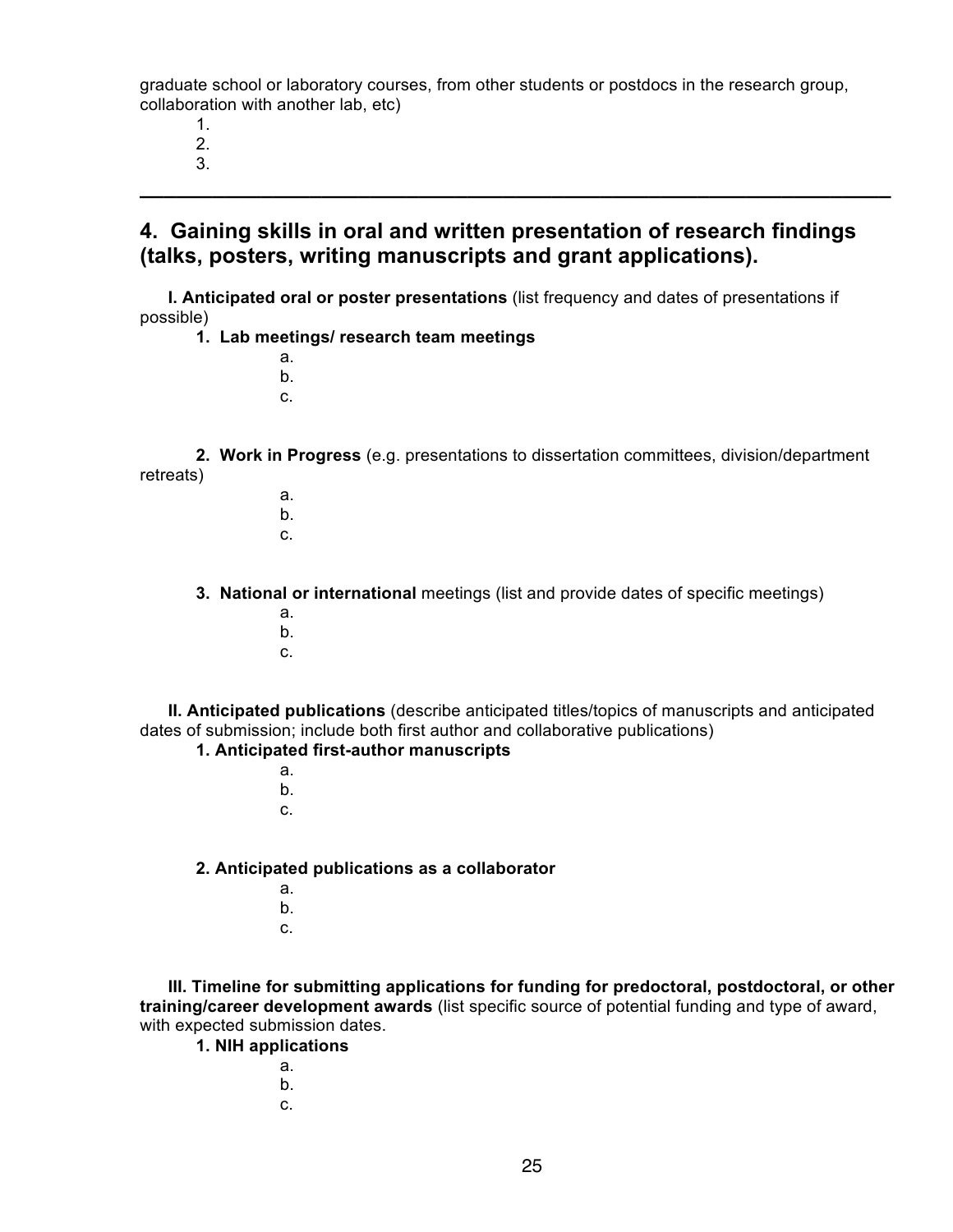**2. Applications to foundations and other sources**

a. b. c.

**IV. Gaining experience in teaching** (list specific teaching opportunities, formal or informal training in didactics)

> a. b.

**V. Timeline for planning to move to the next step** (e.g. postdoc position or other position for current graduate students; faculty or other position for current postdocs)

**1. Key contacts to make**

a. b. c.

**2. Potential sources for letters of reference** (cultivate these relationships early).

- a. b.
- c.

**3. Other actions to facilitate the move to your next position** (e.g. job opportunities, introductory

letters from mentor)

a. b. c.

#### **5. Training in responsible conduct of research**

(Briefly describe plan for training in specific topic areas to include: 1) conflict of interest; 2) data acquisition and ownership; 3) peer review; 4) responsible authorship; 5) research misconduct; 6) researcher/trainee responsibilities; 7) collaborative science)

**\_\_\_\_\_\_\_\_\_\_\_\_\_\_\_\_\_\_\_\_\_\_\_\_\_\_\_\_\_\_\_\_\_\_\_\_\_\_\_\_\_\_\_\_\_\_\_\_\_\_\_\_\_\_\_\_\_\_\_\_\_\_**

**1. Participation in the UW Biomedical Research Integrity Series** (5 lectures; 3 discussion groups annually)

**\_\_\_\_\_\_\_\_\_\_\_\_\_\_\_\_\_\_\_\_\_\_\_\_\_\_\_\_\_\_\_\_\_\_\_\_\_\_\_\_\_\_\_\_\_\_\_\_\_\_\_\_\_\_\_\_\_\_\_\_\_\_**

**2. Individualized instruction from primary mentor** (to include format, subject matter, duration

and frequency):

**6. Training in protection of human and animal subjects, and laboratory safety**

**1. Formal training**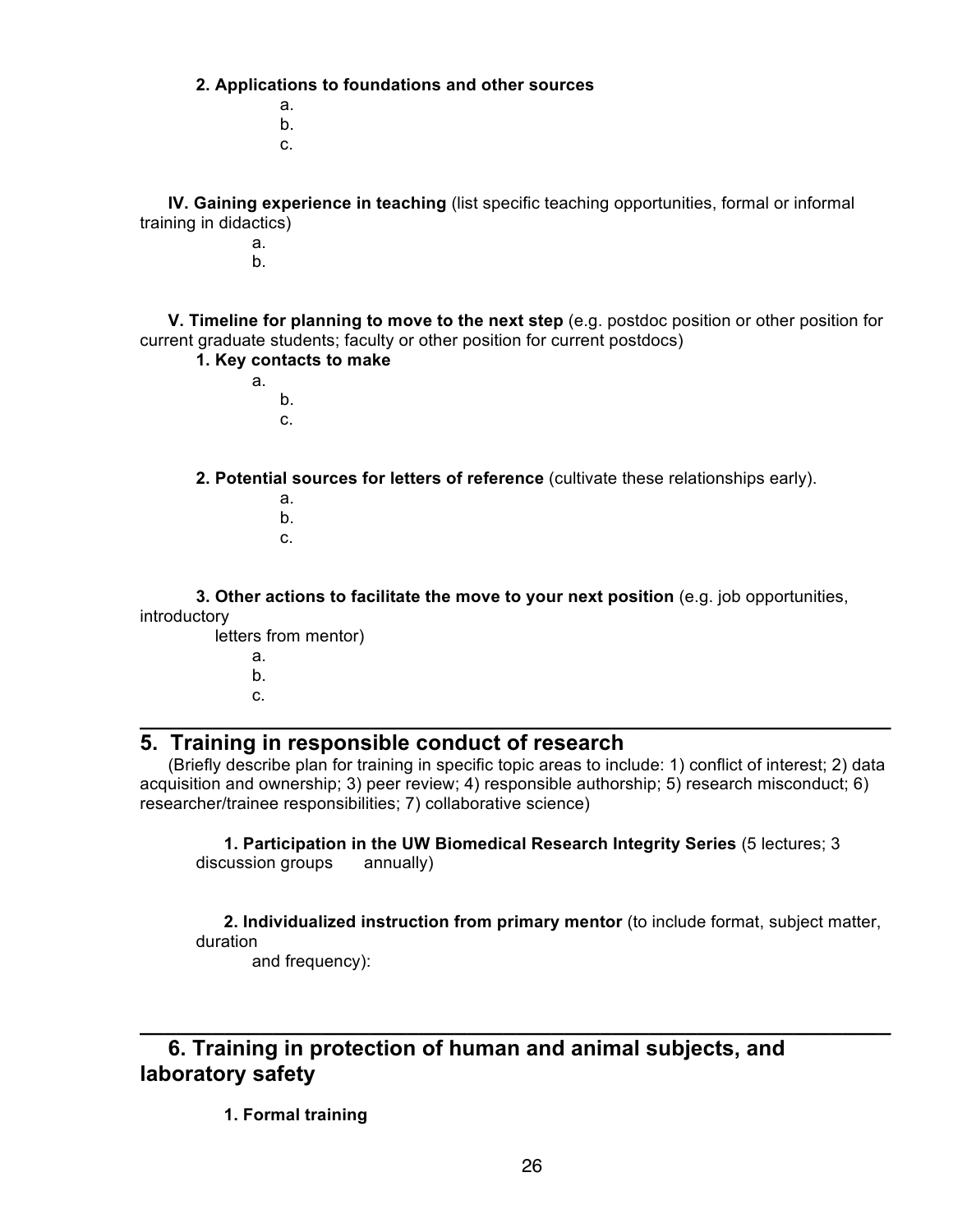**2. Training from mentor or other lab members**

# **7. Development of professionalism, leadership, management, and mentorship skills**

**\_\_\_\_\_\_\_\_\_\_\_\_\_\_\_\_\_\_\_\_\_\_\_\_\_\_\_\_\_\_\_\_\_\_\_\_\_\_\_\_\_\_\_\_\_\_\_\_\_\_\_\_\_\_\_\_\_\_\_\_\_\_**

**\_\_\_\_\_\_\_\_\_\_\_\_\_\_\_\_\_\_\_\_\_\_\_\_\_\_\_\_\_\_\_\_\_\_\_\_\_\_\_\_\_\_\_\_\_\_\_\_\_\_\_\_\_\_\_\_\_\_\_\_\_\_**

(Briefly describe how you will learn these skills)

# **8. Ongoing Mentoring Meetings**

- **1. Frequency of meetings with primary mentor**
- **2. Plan for scheduling these meetings**
- **3. Composition of your mentoring/dissertation committee**
- **4. Frequency of meetings with mentoring/dissertation committee**
- **5. Plan for scheduling these meetings**

# **9. Formal Evaluation**

#### **I. Evaluation of Trainee Progress**

Review of mentee's progress toward each of the above outlined milestones will occur semiannually at the trainee's advisery committee meetings; written evaluation will be prepared by mentor and shared with trainee, advisery committee members, and Training Program director on at least an annual basis

**\_\_\_\_\_\_\_\_\_\_\_\_\_\_\_\_\_\_\_\_\_\_\_\_\_\_\_\_\_\_\_\_\_\_\_\_\_\_\_\_\_\_\_\_\_\_\_\_\_\_\_\_\_\_\_\_\_\_\_\_\_\_**

#### **II. Evaluation of Mentor**

Each trainee will fill out an anonymous evaluation of his/her mentor annually and send to the Training Program Director. This information will be shared with the Program's advisery committee and general concepts for improvement will be shared with all training faculty, to protect trainee anonymity.

**\_\_\_\_\_\_\_\_\_\_\_\_\_\_\_\_\_\_\_\_\_\_\_\_\_\_\_\_\_\_\_\_\_\_\_\_\_\_\_\_\_\_\_\_\_\_\_\_\_\_\_\_\_\_\_\_\_\_\_\_\_\_**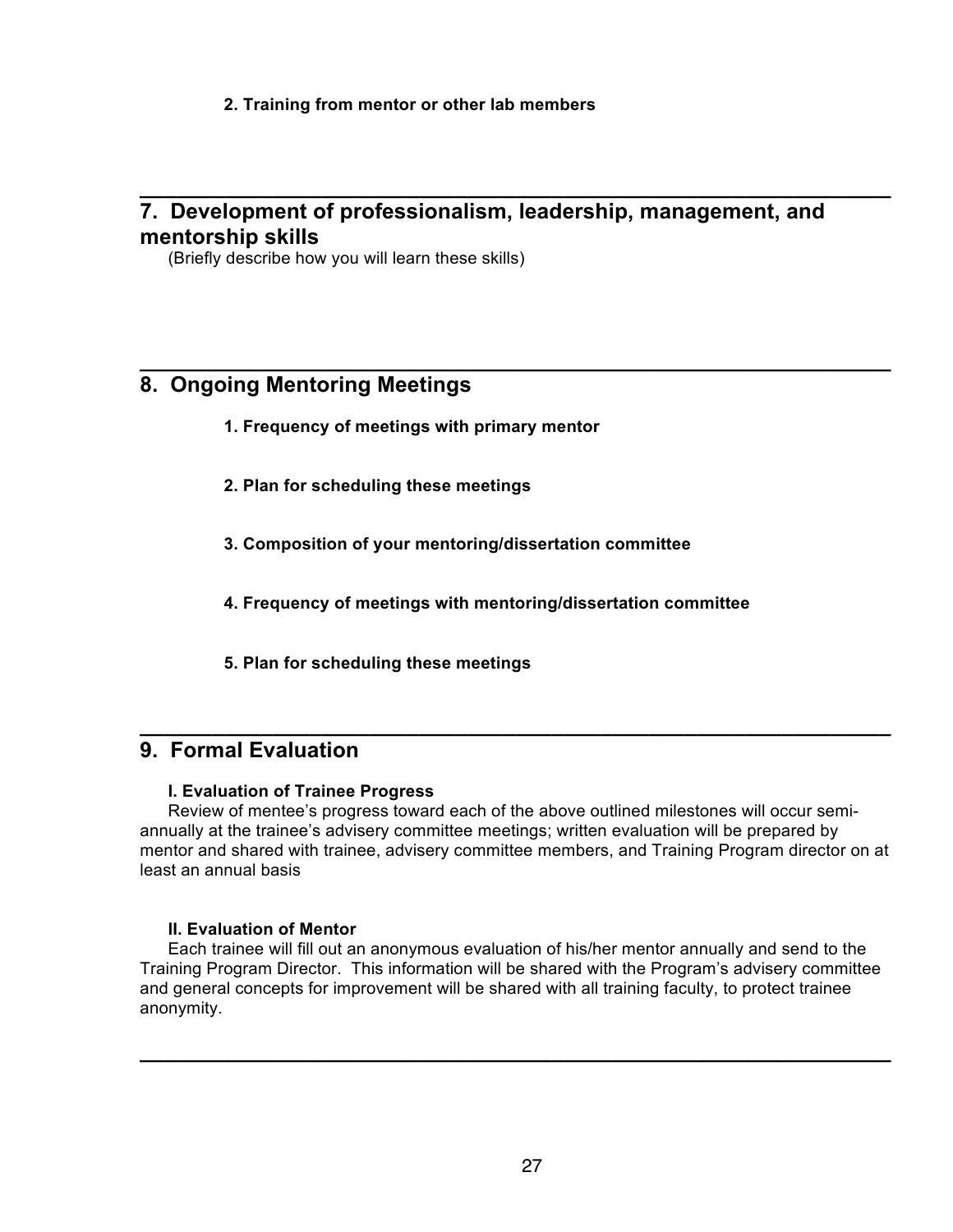**Signature of Trainee:**

**Date:**

**Signature of Mentor:**

**Date:**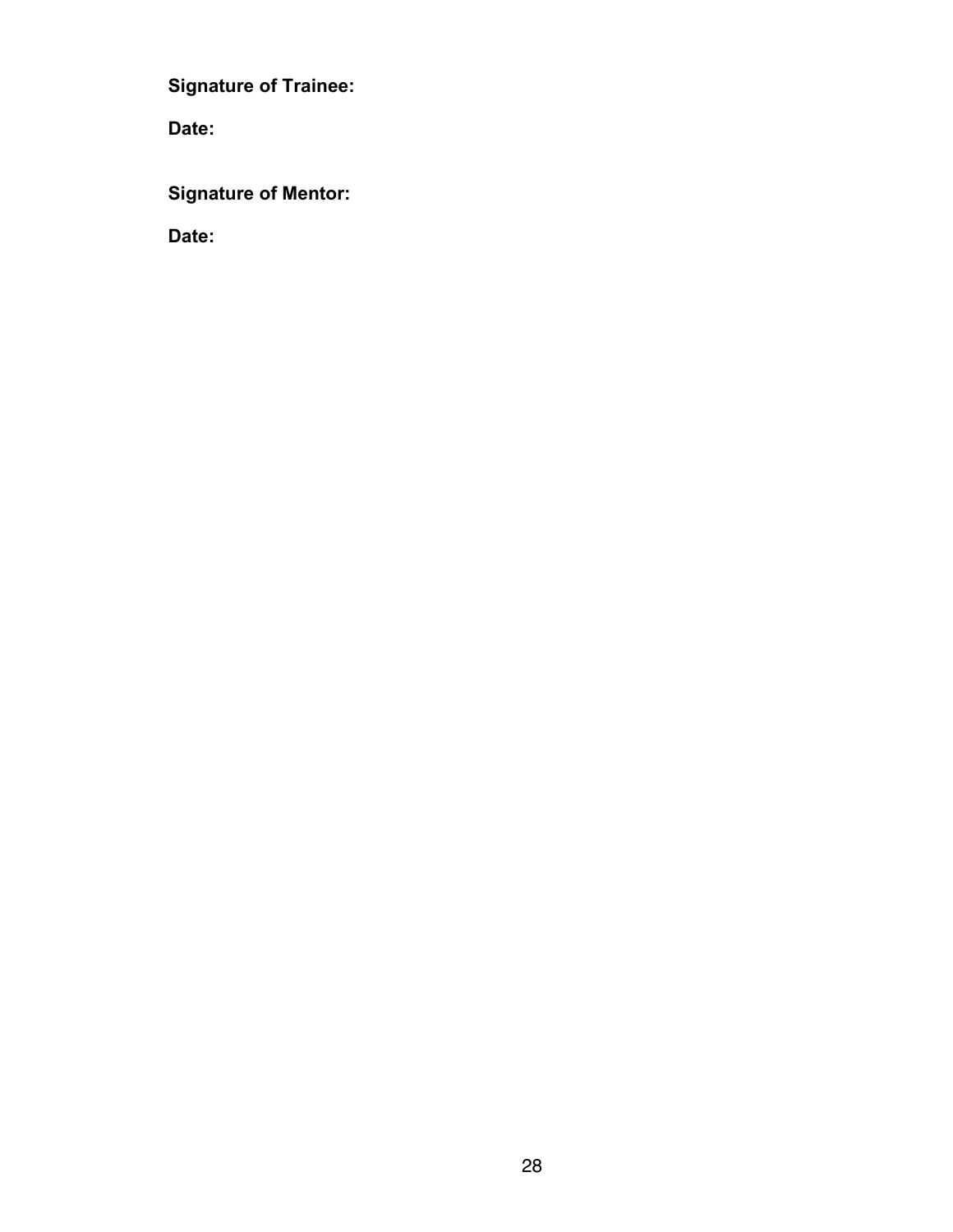#### **Appendix 6: Guidelines for Preparing the Thesis and Final Exam**

We strongly recommend that the Final Exam (thesis defense) occur **no later than two weeks before the end of the quarter**.

- 1) Establish a 3 member reading committee **five weeks prior to the Final Exam**. Please send the names to the Graduate Program Adviser, who will forward them to the Graduate School for approval.
- 2) Submit your thesis to the reading committee **four weeks prior to the Final Exam**.
- 3) Confirm with your committee the day and time that you would like to defend your thesis. Let the Graduate Program Adviser know, and he or she will reserve a room for you. Once the room has been reserved, please schedule a doctoral final exam at the following website: http://www.grad.washington.edu/mygrad/student.htm. This is done at least **three weeks prior to the Final Exam**.
- 4) Send a picture to the Microbiology Administrative Coordinator, who will use it for your dissertation notice.
- 5) Information and instructions for the Electronic Thesis or Dissertation submission with checklists, deadlines, forms, and instructions are at: http://grad.uw.edu/for-studentsand-post-docs/thesisdissertation/
- 6) Warrant for the Final Exam: The Graduate Program Adviser will print the Warrant before the exam, and place it in the student's file. The adviser or student can pick up the file a couple of days in advance of the defense. The Warrant must be signed by the Ph.D. Supervisory Committee members who attend the defense. The Committee Chair, GSR, and two other committee members are required to attend. Please return the Warrant to the Graduate Program Adviser promptly after the defense so that it can be submitted to the Graduate School by the last day the quarter.
- 7) Doctoral Dissertation Reading Committee Approval Form: You must print this form, and it must be signed by your reading committee. You will need to upload a scanned copy of the signed form when you submit your thesis electronically to the Graduate School. Note the when you submit your thesis there is the option to embargo it. This may be wise if the thesis contains unpublished data that you plan to submit for publication.
- 8) Thesis Copies: The Microbiology Department will pay to have three copies bound. The Budget/Fiscal Operations Supervisor can help students fill out the form to have this done. The copies are distributed in the following manner: 1) student, 2) adviser, 3) department. Students can pay to have extra copies bound.